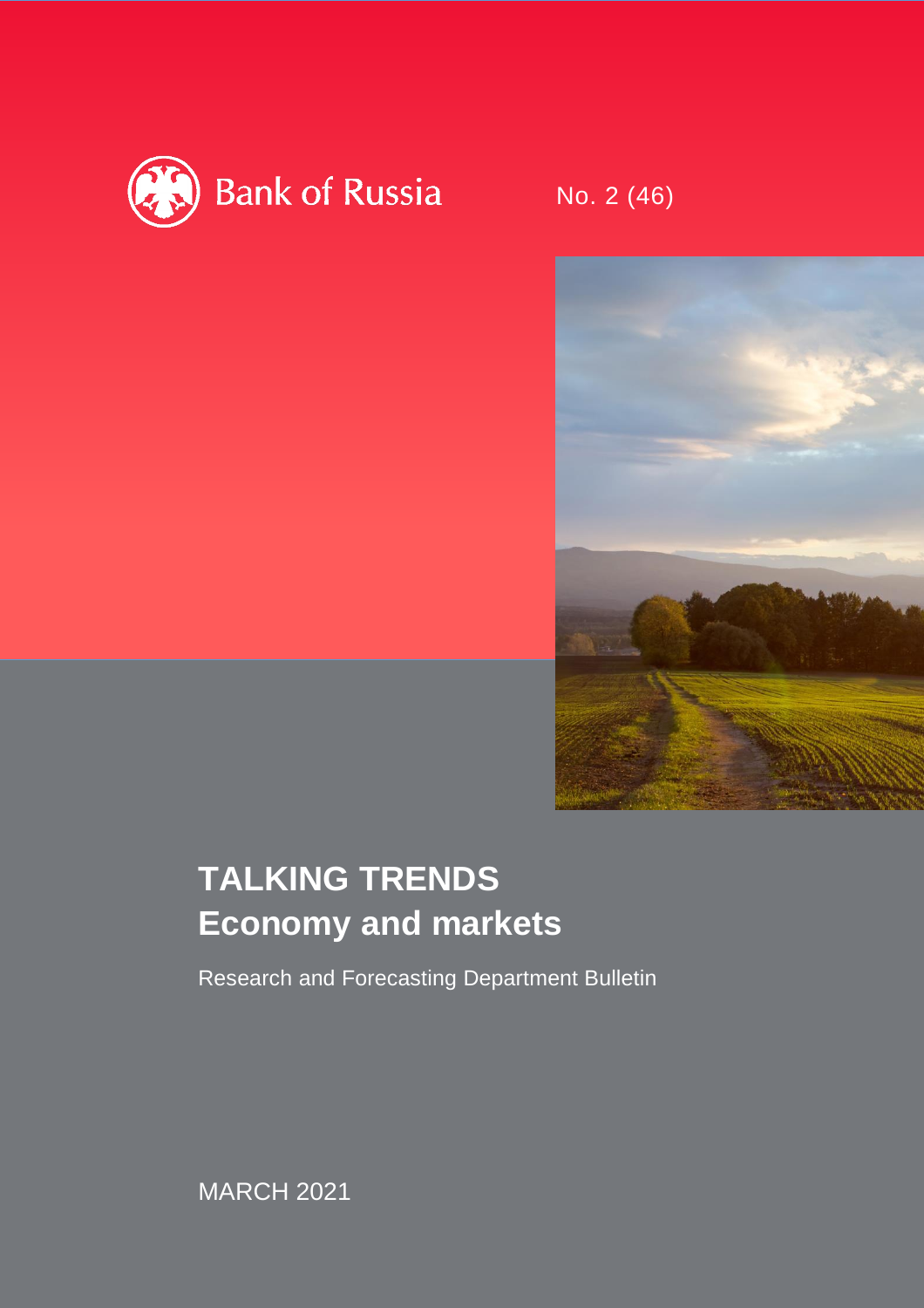# **CONTENTS**

### EXECUTIVE SUMMARY [\\_\\_\\_\\_\\_\\_\\_\\_\\_\\_\\_\\_\\_\\_\\_\\_\\_\\_\\_\\_\\_\\_\\_\\_\\_\\_\\_\\_\\_\\_\\_\\_\\_\\_\\_\\_\\_\\_\\_3](#page-2-0)

| 1. Inflation                                                                     | 5   |
|----------------------------------------------------------------------------------|-----|
| 1.1. Pace of price rises remained elevated, accelerated further ________________ | -5  |
| 1.2. Rise in producer costs boosted inflationary pressure                        | - 9 |
|                                                                                  | 12  |
| 2.1. Manufacturing growth is close to pre-crisis trajectory                      | 12  |
| 2.2. Household consumption of goods reached pre-crisis level _________           | 16  |
| 2.3. Lending expansion acceleration at the start of the year                     | 19  |
| 2.4. Leading indicators: economic growth continued in February ___               | 21  |

# IN FOCUS. Short- [and long-term implications of grain damper mechanism](#page-23-0) 24

The Research and Forecasting Department prepared this bulletin based on data as of 05.03.2021. The views and recommendations expressed in the bulletin do not necessarily reflect the official position of the Bank of Russia. Please send your comments and suggestions to [dip1@cbr.ru.](mailto:dip_bulletin@mail.cbr.ru)

Cover photo: shutterstock.com/FOTODOM Address: 12 Neglinnaya Street, Moscow, 107016 Bank of Russia website: www.cbr.ru © Central Bank of the Russian Federation, 2021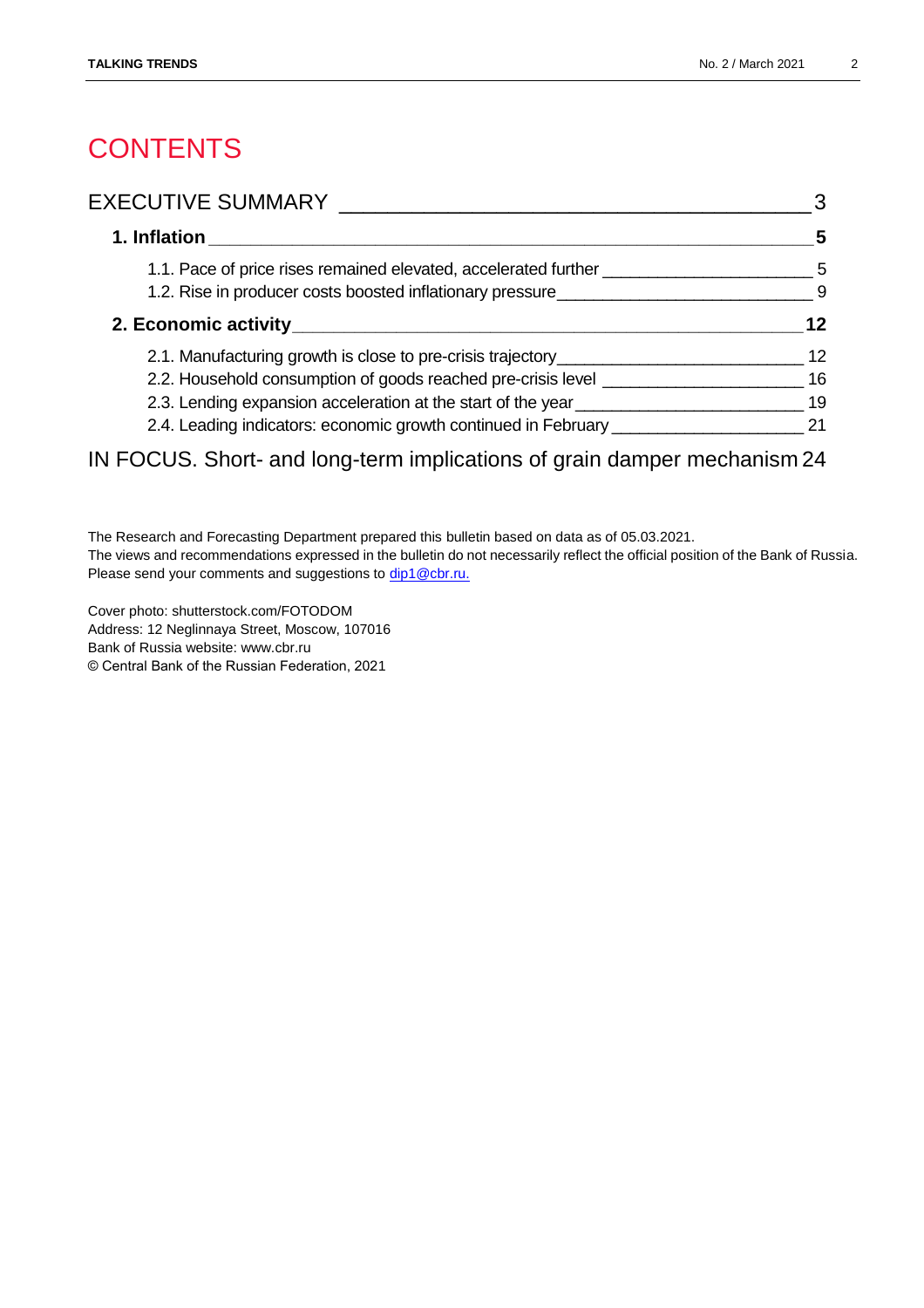# EXECUTIVE SUMMARY

### <span id="page-2-0"></span>**MONTHLY SUMMARY**

- In January–February 2021, the Russian economy trended upwards while heterogeneity across industries remained high. Output in a range of industries exceeded pre-pandemic levels, while remaining considerably below these levels in other sectors. Accommodative monetary policy and fiscal measures continue to support economic activity and domestic demand. Lending has been expanding. The disinflationary impact of aggregate demand is weakening, while a range of industries are facing an acceleration of inflation due to higher demand. Nonetheless, anti-pandemic restrictions are still in place both in Russia and abroad. They are increasing logistics expenses and costs in general, among other things, pushing prices upwards in many countries. The overall effect of these factors and a range of one-off factors is currently the reason why the growth rate of consumer prices in Russia remains elevated. Moreover, these factors may delay the return of inflation to 4.0% until 2022.
	- $\circ$  In February, annual inflation rose close to its local peak and will decrease by the end of April owing to the low base effect. According to our estimates, inflationary pressure adjusted for temporary and one-off factors is currently slightly above 4.0%.
	- o In January–February, economic activity was increasing (seasonally adjusted), supported by a fast recovery in export and intermediate goods industries. Consumer sectors demonstrated moderate growth. Power consumption exceeded the prepandemic level, which is evidence of the completed recovery process and a subsequent rise in the majority of energy-intensive industries, namely manufacturing.
	- o Near-zero and negative interest rates in many countries, coupled with quantitative easing measures caused an increase in prices in the global commodity market and stock markets, including in Russia. This pushes up foreign-currency prices for Russian imports and exports. In addition, as investors demonstrated concerns about inflation acceleration, primarily in the USA and the euro area, this provoked a rise in long-term bond yields in these countries. Eventually, this also impacted bond yields in emerging market economies.

### **IN FOCUS. Short- and long-term consequences of grain damper**

- In order to stabilise increased food prices, the Russian Government launches new regulation mechanisms, including in customs regulation. On 2 June 2021, the Government will introduce a variable export duty for grain crops equalling 70% of the difference between export and base prices. The funds to be received are planned to be allocated as subsidies proportionately to output amounts.
- The introduction of the variable duty will help stabilise domestic prices for grains and, accordingly, grain products over a short-term horizon. In the longer run, the efficiency of this damper will still depend on the distribution of collected export duties (this mechanism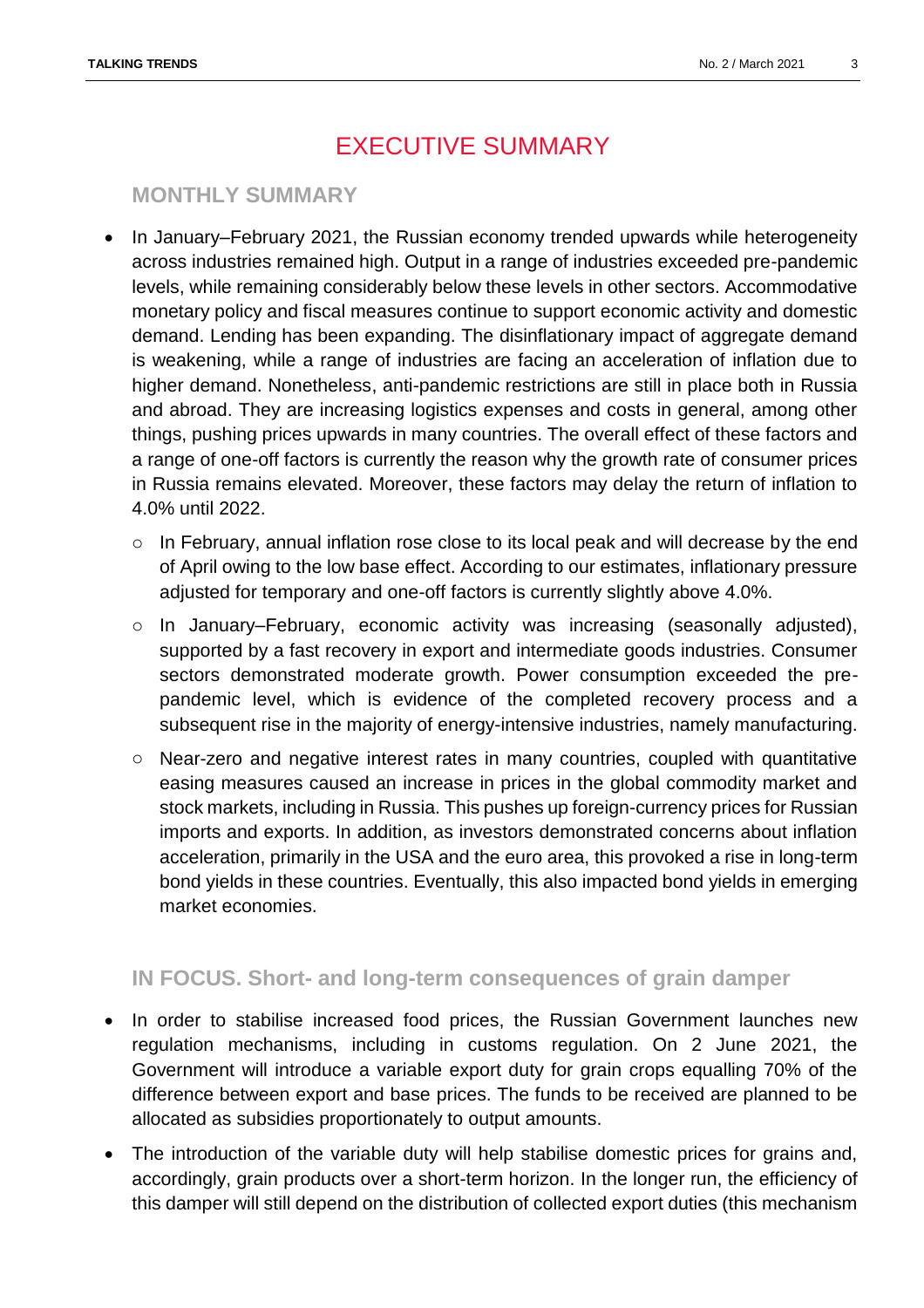has not yet been elaborated properly), the procedure for the base price indexation, and the timely adjustment of other parameters.

 If the mechanism for the distribution of the duties and the buffer is not adjusted appropriately, this will create risks of a negative impact on supply in the grain market. The materialisation of these risks may partially or fully eliminate the original stabilising effect on price movements.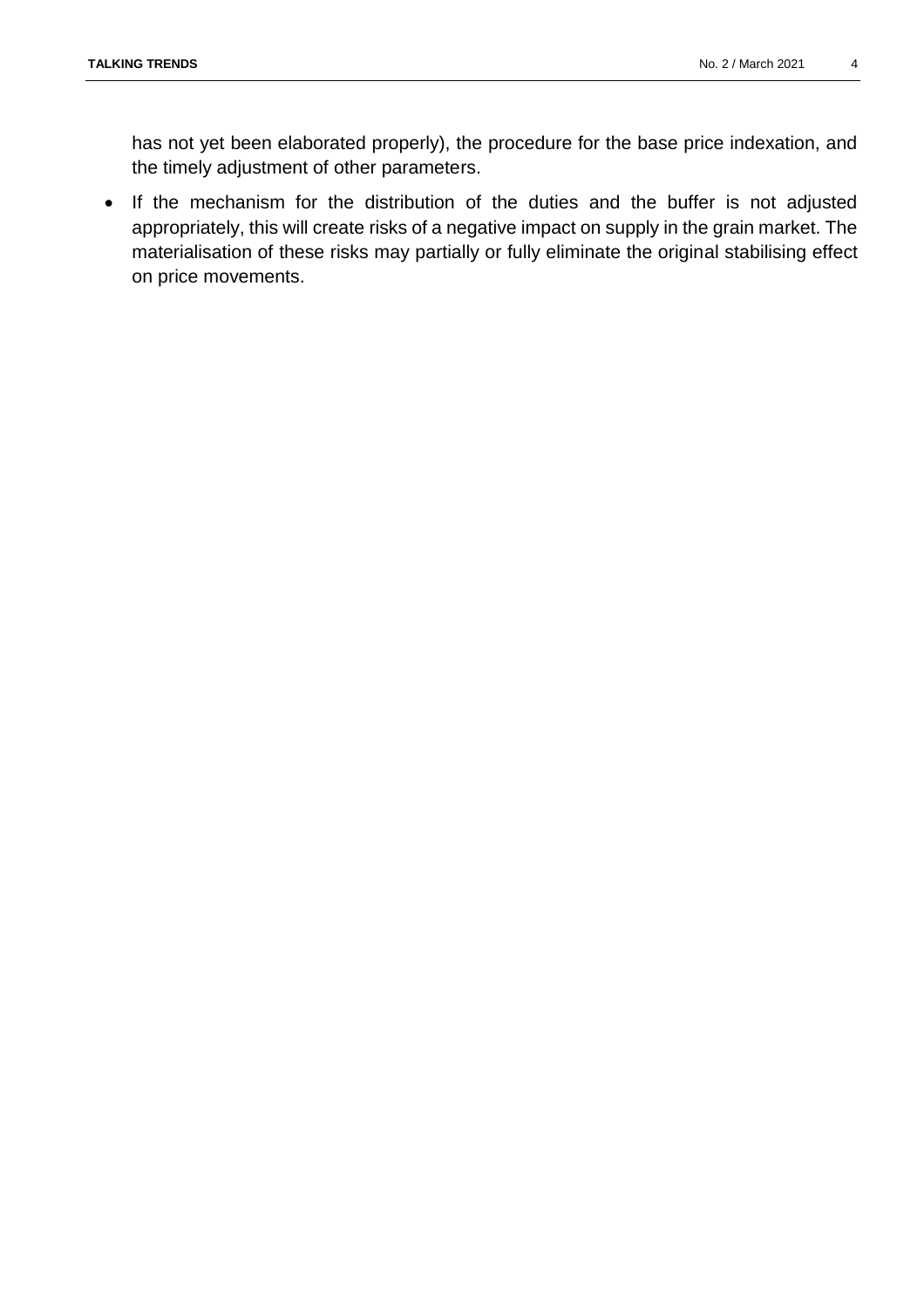# 1. Inflation

<span id="page-4-0"></span>Annual inflation reached 5.7% in February, due to the continuing elevated pace of price rises in seasonally adjusted terms and the low base of February 2020. The leading indicators of inflation, including the producer prices of consumer goods and business survey data, suggest that an increased rate of seasonally adjusted month-on-month price rises will likely continue in the spring, driven by cost increases owing to, among other things, logistics and transportation disruptions. This has heightened the probability that inflation will come in close to the upper bound of a Bank of Russia forecast of 3.7–4.2% by the end of the year, with inflation returning to the 4.0% mark in 2022.

Still, the high rate of price rises at the end of March – April 2020, coupled with the diminishing effect of ruble weakening pass-through to prices, will slow annual inflation in April.

Further on in the year, consumer price inflation will be affected by mixed factors. In particular, the expected epidemic situation's return to normal on the back of mass vaccination will produce a recovery of demand for goods and services whose consumption was earlier limited. At the same time, demand for other goods and services, which earlier rose as they had to substitute for inaccessible goods and services, may weaken.

Also, some supply-side restrictions caused by coronavirus contagions, as well as work from home and migration, will be gradually eased. Fiscal policy's gradual return to normal is another factor which will contain price rises.

At the same time, export and import price hikes in foreign exchange terms is a factor driving domestic ruble prices higher.

As a result, the impacts of the above groups of factors will partially offset one another.

Finally, the maintenance of the current loose monetary policy will continue to perform its countercyclical function. This monetary policy, operating with a time lag, supports conditions for further strengthening of demand this year. However, as the economy returns to potential, the need for demand to be supported will be diminishing.

### <span id="page-4-1"></span>1.1. Pace of price rises remained elevated, accelerated further

- Inflation rose to 5.67% in February from 5.19% in January. Seasonally adjusted monthly price increases in January and February exceeded the level corresponding to an inflation rate of 4% in annualised terms. Moreover, February saw their pace accelerating.
- Price inertia will keep the pace of month-on-month price hikes elevated in March. Nevertheless, as the increased rate of price rises in March–April 2020 exits the calculation base, annual inflation will slow.
- Price moves continue to be affected by a large number of mixed factors at the start of the year. After the impact of short-term proinflationary factors has petered out, one can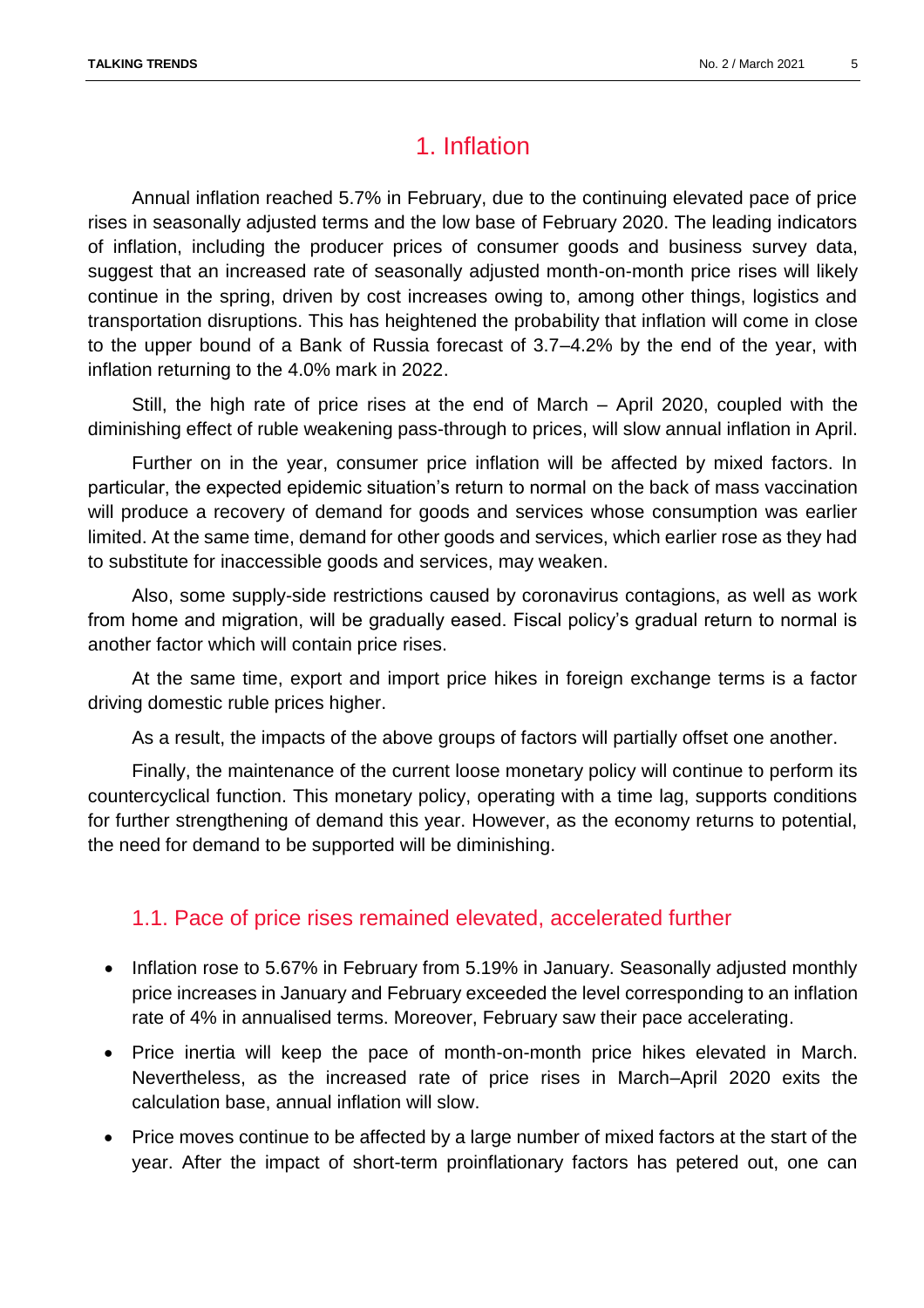expect monthly price increases to gradually slow to a level close to 4% in annualised terms.

 Demand-side disinflationary risks are weakening as household income recovers. That said, enduring supply-side proinflationary factors driven by climbing producer costs are continuing to affect price movements. The impact of these factors may restrain inflation deceleration during 2021, delaying its return to 4.0% until 2022.

Inflation went up to 5.19% YoY in January from 4.91% YoY in December, with annual price growth accelerating in all of the consumer basket's key components (Figure 1). As in January, February's month-on-month price rise was still above a level corresponding to an inflation rate of 4% in annualised terms (Figure 2), driving annual inflation further up to 5.67%.

Annual inflation will likely reach a local maximum in mid-March,<sup>1</sup> to be followed by a decline as the elevated pace of price rises in March–April 2020 exits the calculation base and the effect of temporary proinflationary factors attenuates. At the same time, the continuing elevated pace of price hikes in the first quarter heightens the probability that inflation will come in close to the upper bound of a Bank of Russia forecast of 3.7%–4.2% by the end of the year.



Month-on-month price growth accelerated to 7.77% MoM SAAR<sup>2</sup> in February from 5.79% MoM SAAR in January, remaining above 4% for the fifth consecutive month (Figure 3). As in the previous months, price movements were driven by a large number of both one-off and more enduring factors. In particular, January saw the impact of largely one-off proinflationary factors increasing in the non-food goods and services segments, with the structure of price rises changing somewhat in the food segment.

<sup>1</sup> Given the exit from the calculation base of slow month-on-month price growth in February.

<sup>2</sup> SAAR – seasonally adjusted annualised rate.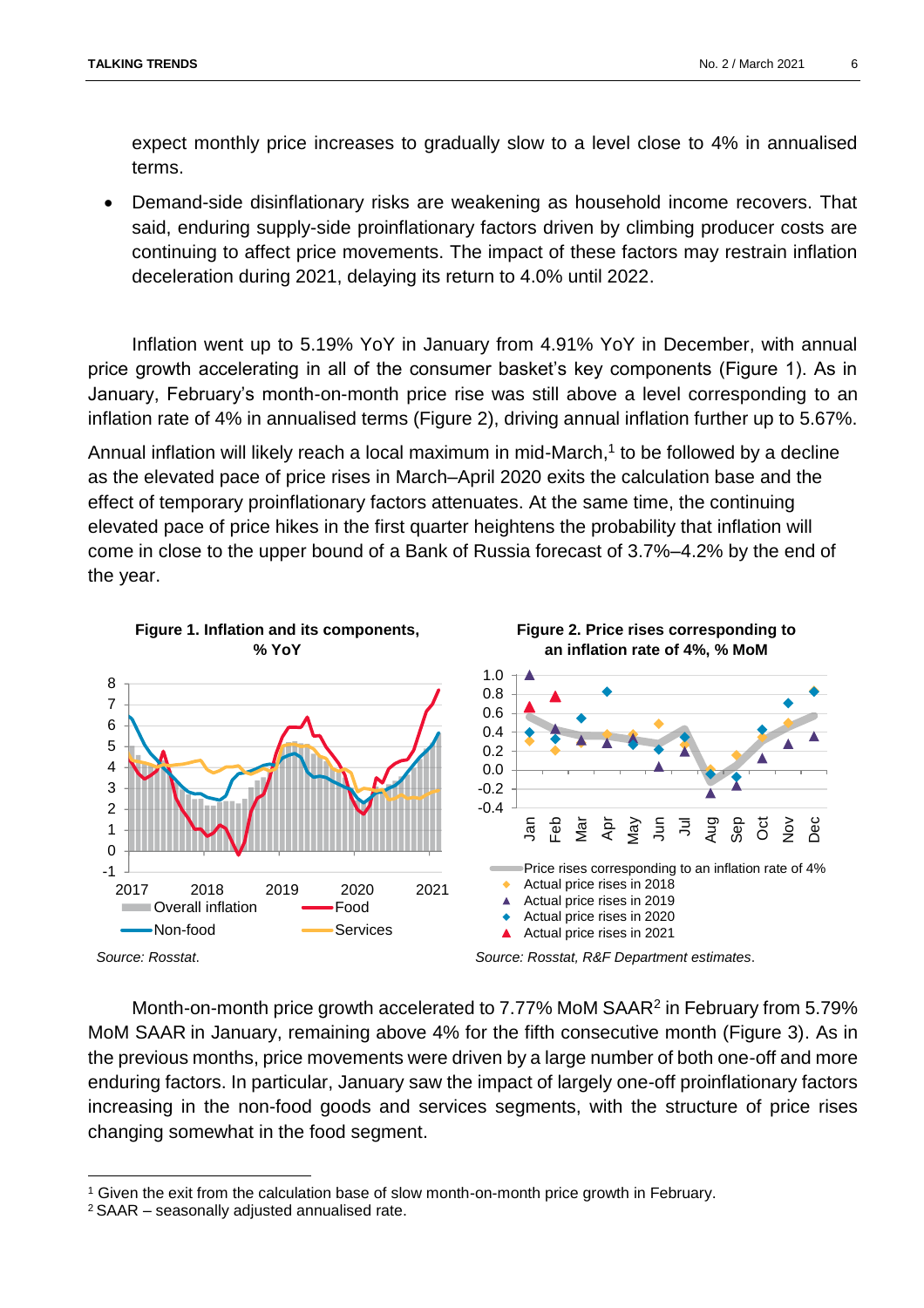The monthly pace of consumer price rises in the *food segment* slowed significantly compared with the end of 2020, coming close to 4% SAAR in January–February (Figure 3). Government measures to rein in price rises in some socially sensitive FMCG brought to a halt sugar and sunflower seed oil price hikes (Figure 4).

The rate of price increases in flour, bread, bakery products, macaroni and cereal products remained elevated but was slowing. The ongoing decline in wholesale grain prices following the imposition of increased export duties on deliveries in excess of grain export quotas, may produce a further slowdown in processed grain product prices. As of June 2021, a grain (wheat, maize, and barley) damper mechanism will come into effect in Russia, seeking to make domestic grain prices less sensitive to world price rises (Figure 5).

At the same time, we see some changes in the structure of some food categories' price growth in January–February: while price rises are slowing or coming to a halt in some goods which the leaders of elevated price growth at the end of 2020, the rate of price increases in some other goods (fish products, chicken meat, margarine, and tea) is accelerating.





The pace of price hikes in *non-food goods* remained elevated at the start of the year, staying far above 4%.The key factor behind price growth is still the lagged effect of ruble weakening pass-through, which is, however, gradually attenuating. Non-food price rise acceleration in January–February also resulted from one-off factors.

For example, price rises at the start of the year were chiefly driven by price hikes in petrol, whose retail prices follow rises in wholesale prices on the back of annual indexation of damper mechanism parameters (Figure 6). The damper mechanism, meanwhile, provides that annual motor fuel price rises should not exceed the inflation target until 2024. We note that the RF Finance Ministry has agreed to index the damper mechanism parameters by 1% annually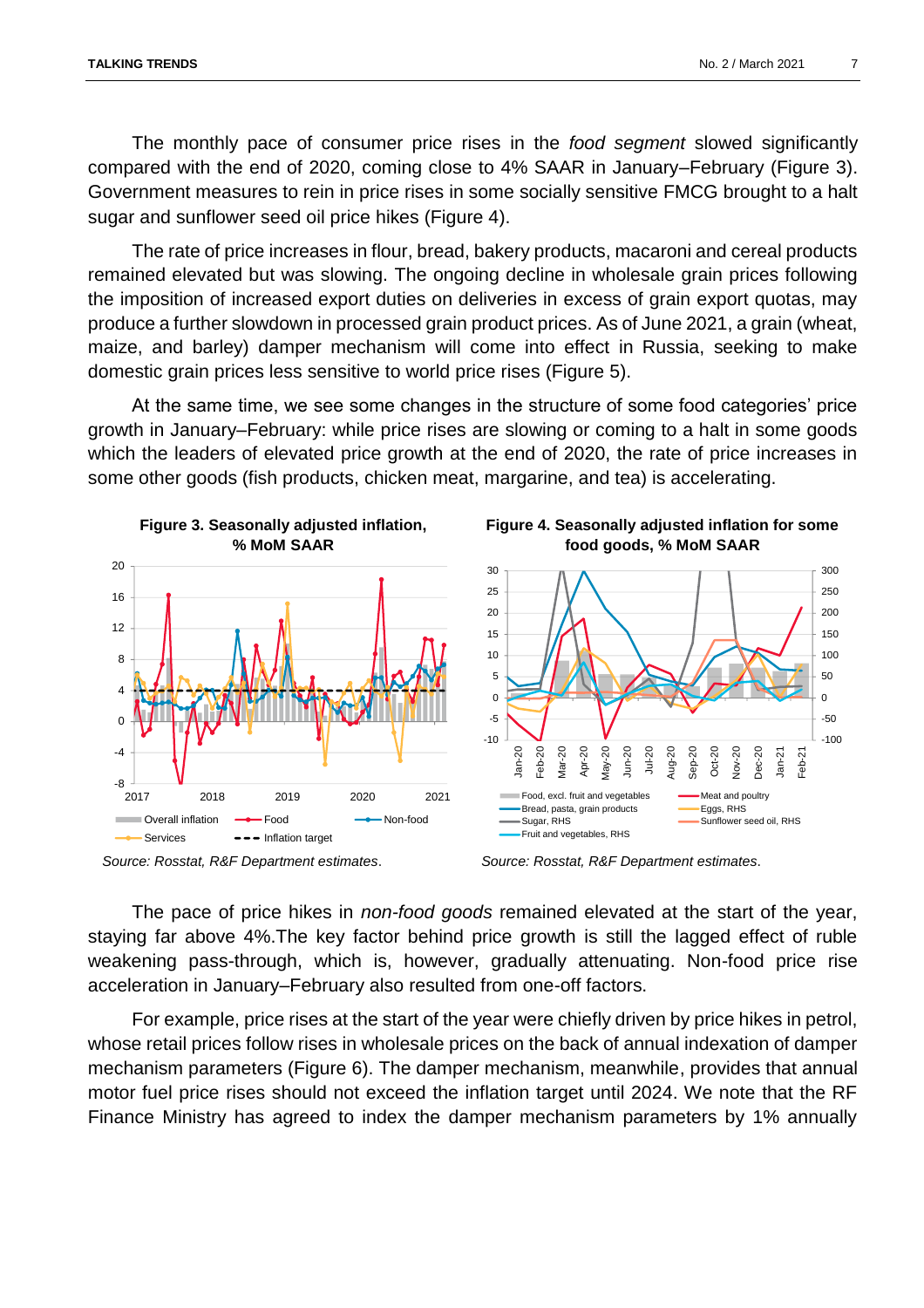$\overline{a}$ 

**Figure 5. World and domestic food prices,**

starting 2024,<sup>3</sup> which, all other things being equal, should result in a structural slowdown of petrol price rises after 2024.

One-off elevated pressure on prices in the non-food segment was also exerted by a hike in tobacco product prices on the back of an excise tax increase. Television and radio goods, construction materials, and furniture also saw continued price rises. The pace of price hikes in goods highly sensitive to exchange rate movements (electrical goods and other household appliances, personal computers, tools and equipment, and passenger cars) slowed somewhat, possibly indicating that the effect of ruble weakening pass-through to prices is gradually attenuating.



*Exchange, Rosstat, R&F Department estimates.*

**Figure 6. AI-92 petrol price, rub/litre**

The *services sector* posted a price rise acceleration in January, including under the pressure of administrative increases in housing services prices, which turned out to be temporary. The pace of services price rises remained elevated in February. A deferred price rise effect emerged at the start of the year as coronavirus-related restrictions began to ease in the regions on the back of the gradually improving epidemic situation. This buoyed demand for many market services – of hotels, culture and arts organisations and businesses offering guided tours. This is a temporary factor which may still contribute notably to price rises this year, including after the resumption of foreign tourism prices.<sup>4</sup>

The mean modified core inflation indicator remained above 4% in January (Figure 7). The estimate of January's trend inflation also edged up to stand just above 4%.

<sup>&</sup>lt;sup>3</sup> [Finance Ministry agrees to adjust petrol price stabilisation](https://www.rbc.ru/business/19/02/2021/602fb60f9a7947f806d282f1) mechanism / RBC / 19.02.2021.

<sup>&</sup>lt;sup>4</sup> Inclusion by Rosstat of tourist travel to Turkey and the United Arab Emirates in the CPI as of 2021 can give a better insight into just monthly rather than annual movements of foreign tourism prices (due to the methodological specifics of calculation: no statistics were obtained in 2020 for the prices of tourist travel to Turkey and the UAE, therefore annual data on these items is restored using the prices of travel to other countries which were off limits for the greater part of 2020).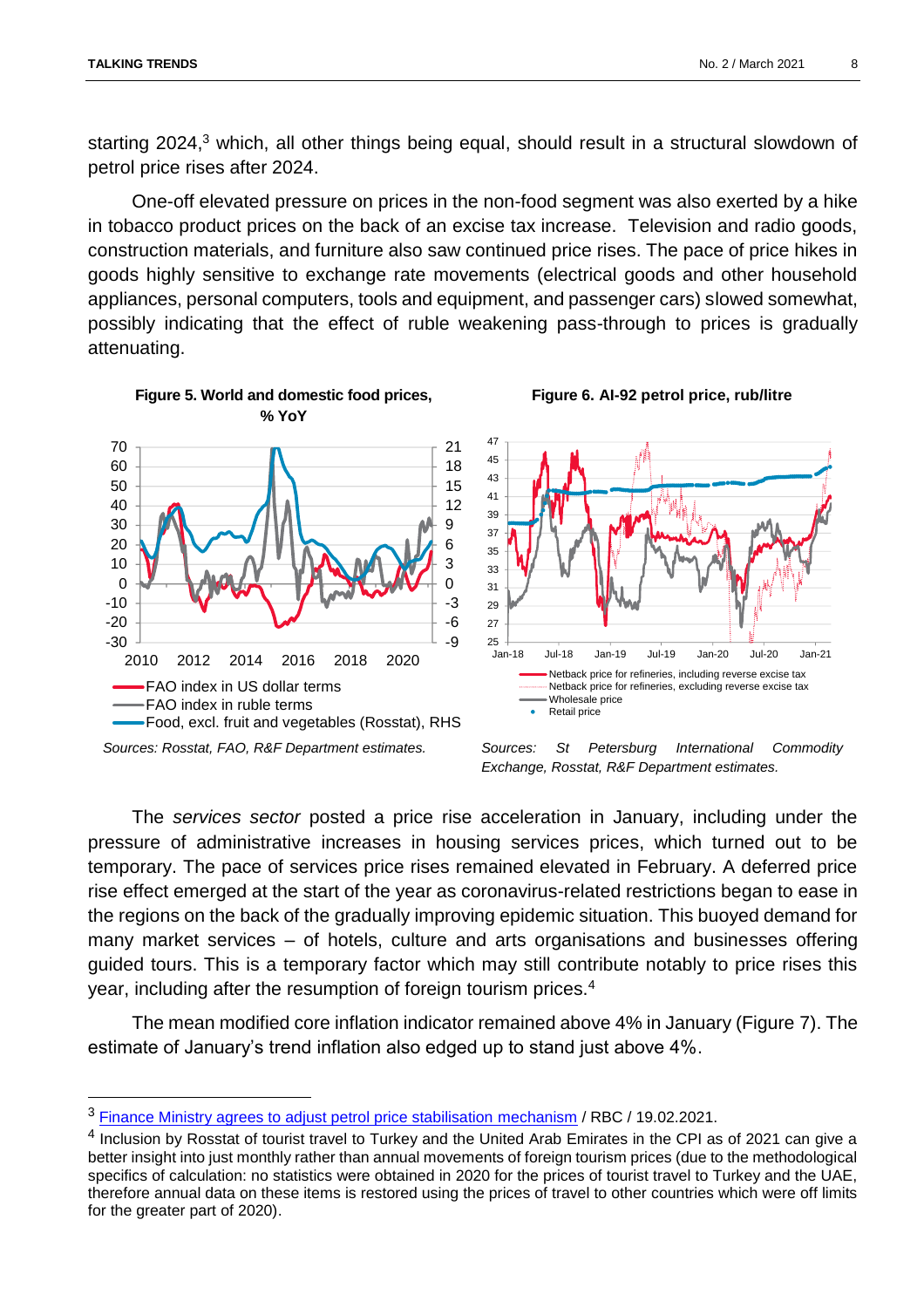$\overline{\phantom{a}}$ 

This indicates the continuation of enduring supply-side proinflationary factors (including structural ones). This risk common to many countries is examined in [Talking Trends No.](https://www.cbr.ru/Collection/Collection/File/29406/bulletin_20-06_e.pdf)  [6/October 2020.](https://www.cbr.ru/Collection/Collection/File/29406/bulletin_20-06_e.pdf)<sup>5</sup> There is a concurrent attenuation of generally disinflationary demand-side effect, since demand continues to recover, providing an additional contribution to price rises in some consumer market segments.



### **Figure 7. Modified core inflation indicators and trend inflation, % in annual terms**

### <span id="page-8-0"></span>1.2. Rise in producer costs boosted inflationary pressure

- A rise in producer prices of industrial goods accelerated to 6.7% YoY in January from 3.6% YoY in December (Figure 8). This stems from a continued increase in the pace of price hikes in manufacturing to 9.1% YoY in January from 6.0% YoY a month earlier (Figure 9). Mining and quarrying prices also started to rise after their protracted decline which began in July 2019.
- The dramatic acceleration of price rises in manufacturing is, above all, driven by prices of *intermediate goods,* with the pace of their growth surging to 10.5% YoY in January from 5.5% YoY in December (Figure 10). This group of goods is distinguished by an elevated rate of metal product price hikes. This is a direct result of world metal price rises, brought about by demand recovery as industrial output continues to expand vigorously in many countries.<sup>6</sup> An additional impetus to price hikes came from a renewed increase in the prices of coke and refined petroleum products driven by increasing world oil prices.
- Producer prices of *investment goods* also accelerated their ascent, which hovered around or below 4% in the last one and a half years. Price rises in these activity types gained

<sup>5</sup> See the *In Focus* section: Inflation in emerging market economies during the pandemic.

<sup>&</sup>lt;sup>6</sup> [Russia's energy companies are preoccupied with soaring metal prices](https://www.interfax.ru/business/750443) / Interfax / 11.02.2021.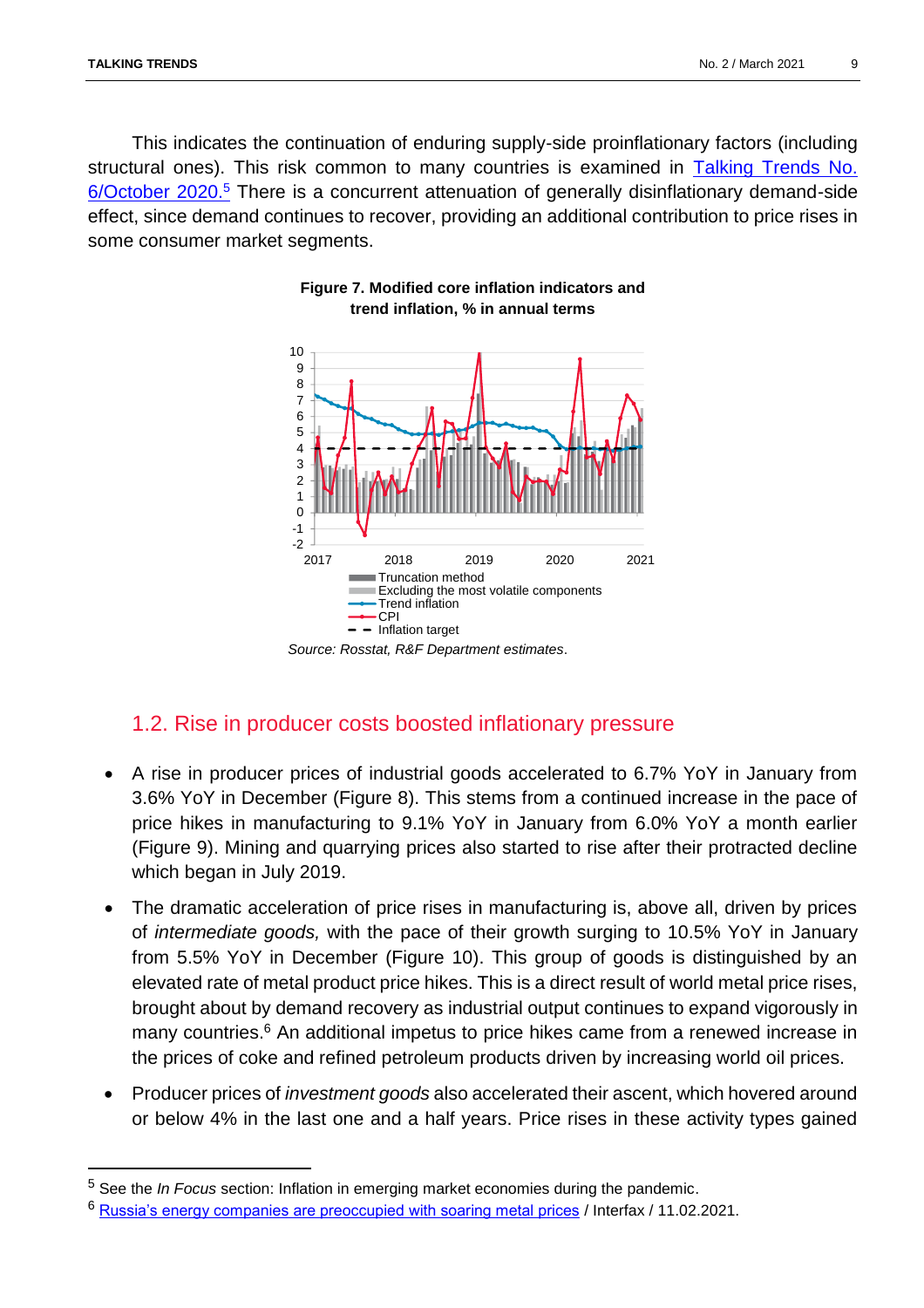pace to reach 5.2% YoY in January versus 3.6% YoY in December. This may indicate a gradual rebound of investment demand as the economy recovers, which is borne out by investment goods imports (see Subsection 2.1).

- The pace of rises in the producer prices of *consumer goods,*<sup>7</sup> meanwhile, accelerated just marginally, remaining fast at 10.2% YoY in January compared with 10.1% in December. The food product sector was still in the lead, maintaining double-digit price growth, little changed from December. A price rise slowdown in such categories as butter and sugar was offset by price growth acceleration in other food products.
- The pace of producer price hikes for the basket of some consumer goods $8$  weighted based on the structure of household expenditure used in measuring the CPI accelerated to 8.3% YoY in January from 6.9% YoY in December (Figure 11), notably faster than consumer prices of comparable goods did, which explains the continuation of inflationary pressure in the consumer market at the start of the year.







 $\overline{a}$ 

*Source: Rosstat. Source: Rosstat, R&F Department estimates.*

<sup>7</sup> The calculation of producer prices for groups of manufacturing industries producing consumer, investment and intermediate goods is carried out using the structure of weights for the calculation of the PPI of industrial goods in line with the Economic Activity Types under the OKVED 2 classification.

<sup>&</sup>lt;sup>8</sup> Unlike the above calculation, instead of aggregation based on activity types, we used aggregation of comparable goods in the CPI and PPI structure, such as meat products, fish products, butter and fats, dairy products, pasta, sugar, coffee, wearing apparel, footwear, detergents and cleaning solutions, perfumery and cosmetic products, household electronic appliances, and furniture. They account for 30% of the consumer basket.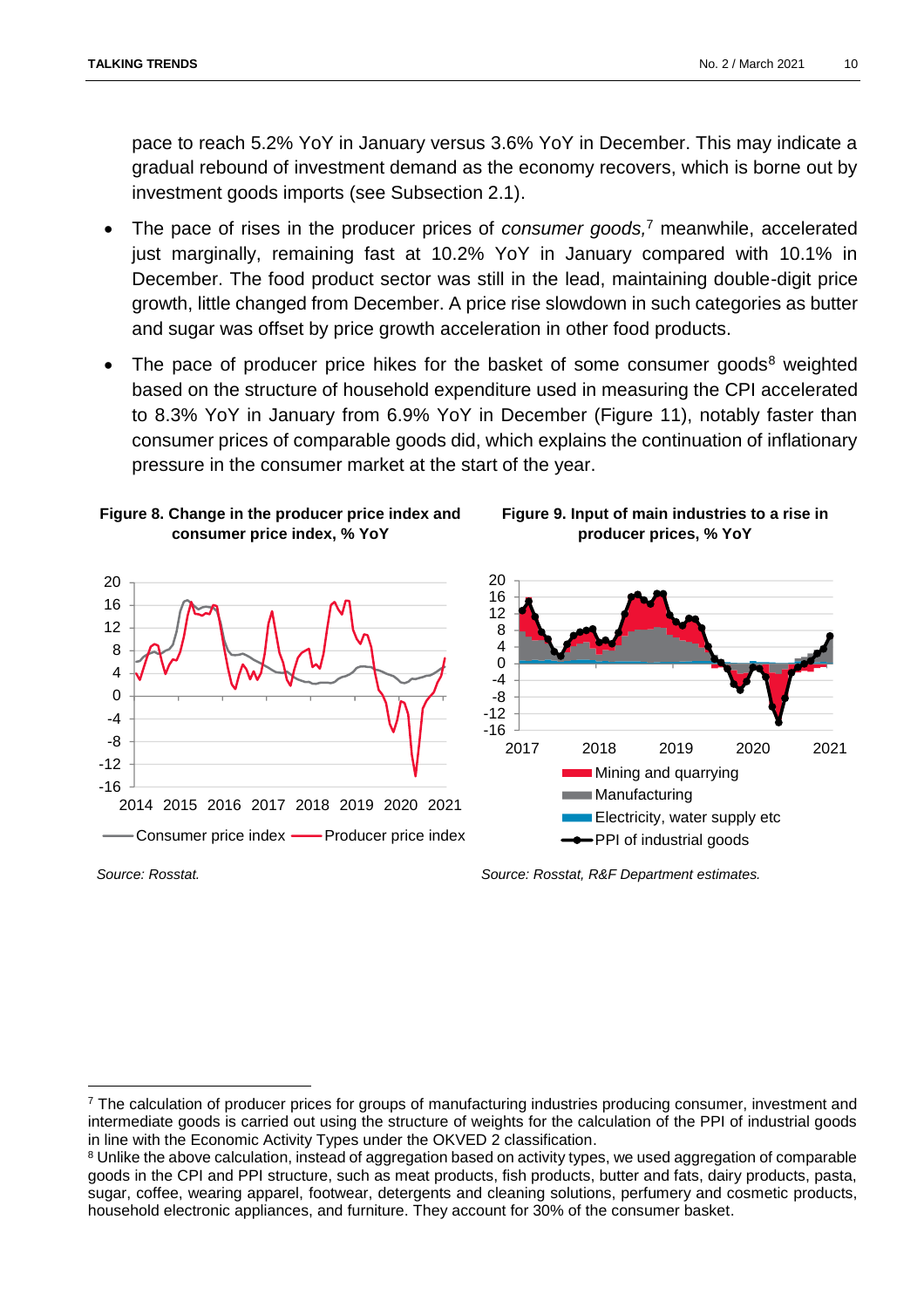

**Figure 10. Producer prices for groups of manufacturing sector industries, % YoY**



*Note: The weights of consumer, investment, and intermediate goods in the CPI of industrial goods are 14.2%, 19.1%, and 30.5%, respectively*

*Sources: Rosstat, R&F Department estimates.*

*Note: Under Rosstat methodology, producer price movements are calculated net of VAT. Hence the effect of the VAT hike in January 2019 is not taken into account. Sources: Rosstat, R&F Department estimates.*

- The performance of PMI price indexes suggests that inflationary pressure remains elevated at the start of 2021: the recovery of economic activity encounters a number of supply-side constraints resulting in price rise acceleration. Inflationary pressure mounts in most of the largest countries, representing both advanced and emerging market economies. Price sub-indexes of the global PMI indexes hit longer than 10-year highs, with developed countries facing a greater increase in inflationary pressure.
- The output price index for Russia's manufacturing industries climbed to its highest level since the end of 2014 (Figure 12) and declined in services compared with December, remaining, however, above the level of the end of 2019 – start of 2020 (Figure 13). The key factor behind this is a rapid cost increase which companies are trying to partially pass on to output prices as demand for their products and services continues rising.
- Input price movements indicate growing costs. In the respondents' view, a rise in costs stems from, among other things, shortage of raw materials and climbing transportation costs. Price hikes by suppliers are owed to increasing demand for raw materials and supplies9 which is running into supply-side problems caused by restrictions put in place in many countries: the sub-index measuring supplier discipline<sup>10</sup> in manufacturing continues sliding. A dramatic rise in transportation costs stemming from the shortage of sea shipping containers has also started to be put through to prices. A gradual lifting of restrictions and epidemic situation improvement may increase the efficiency of logistics chains. However, uncertainty over the duration of the pandemic remains high, therefore the impact of supply-side shocks on prices may prove protracted.

 $\overline{a}$ 

#### **Figure 11. Prices of some comparable goods in CPI and PPI structure, % YoY**

<sup>9</sup> The manufacturing purchasing index rose above the 50 mark for the first time since August.

<sup>10</sup> Suppliers' Delivery Times Index.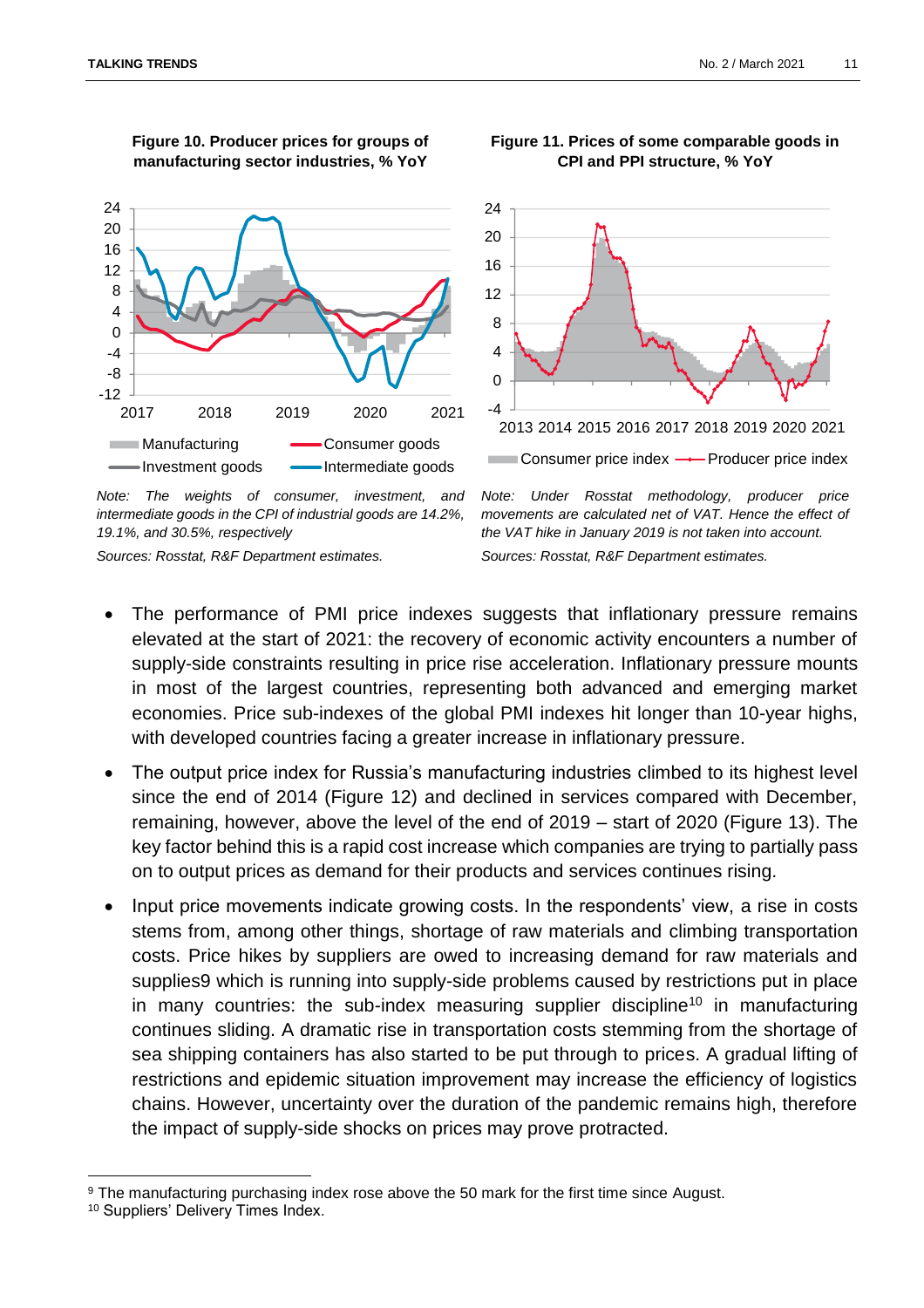

#### **Figure 12. Change in PMI manufacturing indexes, pp**

**Figure 13. Change in PMI services indexes, pp**



<span id="page-11-0"></span>*Source: IHS Markit. Source: IHS Markit.*

# 2. Economic activity

It appears from real-time data that the Russian economy was growing in January– February, beating expectations somewhat. An increasing number of industries, the power industry among them, reach or rise above the pre-coronavirus level. The higher level of electricity consumption than before the coronavirus crisis indicates the completion of the recovery process and further growth in most of the power-intensive industries (oil extraction is one important exception), in the manufacturing sector in particular.

Credit activity remained high in January–February, thanks to, among other things, loose monetary policy, regulatory easing, and government support measures. This continues to buoy domestic demand.

It is also important to note a recent resumption of consumer activity growth as household income recovers and retail lending enjoys a rapid expansion.

<span id="page-11-1"></span>If the current trends continue, the need to support demand via loose monetary policy will be diminishing.

### 2.1. Manufacturing growth is close to pre-crisis trajectory

- Production activity showed signs of stabilisation in January after a major growth acceleration at the end of 2020. This conclusion agrees with January's business survey data and individual industries' financial flows.
- The current Rosstat estimates indicate an industrial output decline of 2.5% YoY and 1.0% MoM SA in January after a significant growth acceleration in December. This is, however, to a great extent owed to the traditional volatility of individual industries' monthly statistics.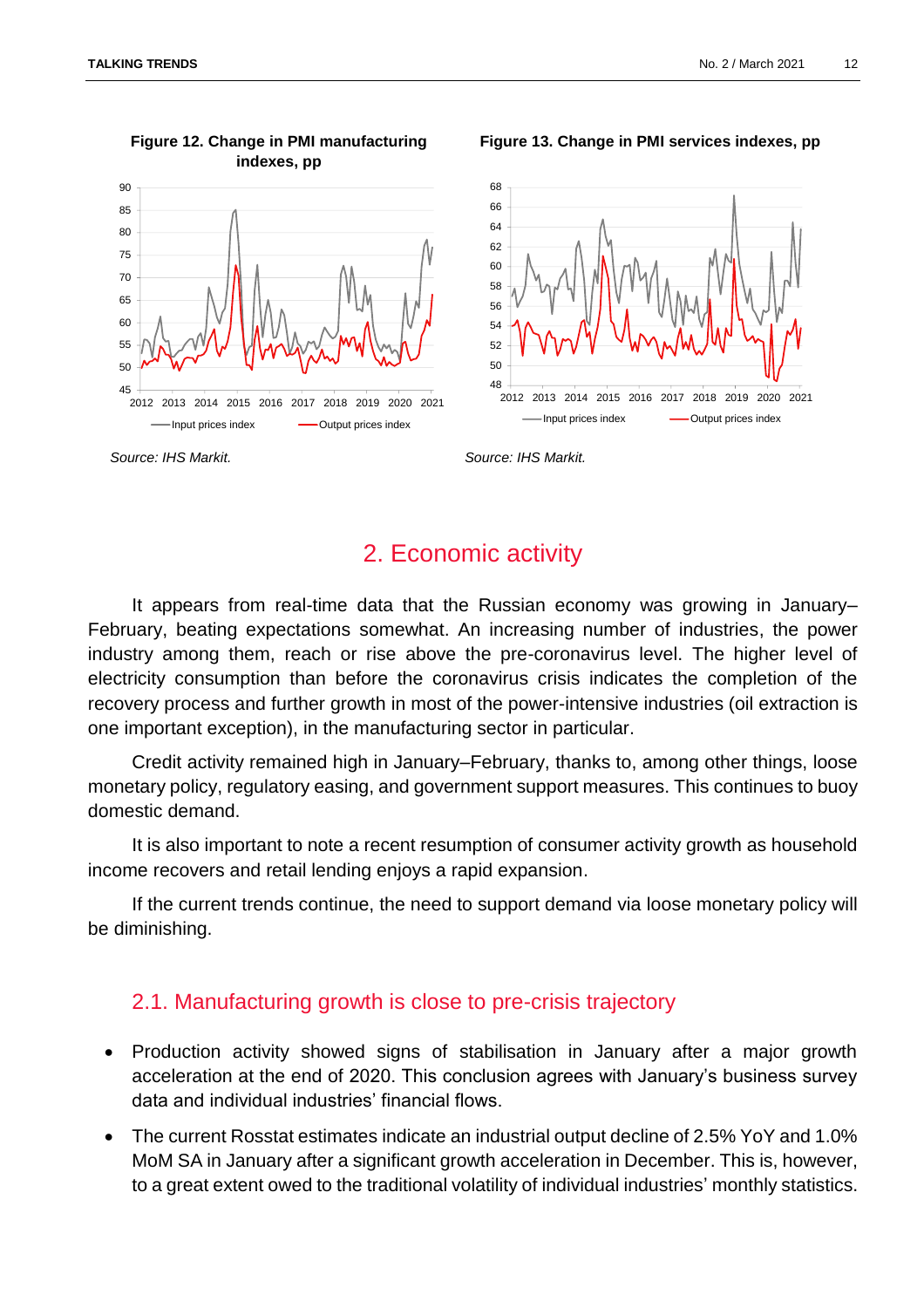The decline also arises in part from an upward revision to the December output data, producing a high base for comparison.

 Adjusted for one-off fluctuations of monthly data, manufacturing output stays on its medium-term (pre-coronavirus) path. This indirectly suggests that there is no output gap or loss of potential in this sector of the economy.

Industrial output declined 2.5% YoY in January after a 2.1% YoY rise in December. Adjusted for the calendar effect,<sup>11</sup> the industrial production fall in January came out less steep at -1.4% YoY. Our estimate based on the current data puts an industrial output decline at 1.0% MoM SA<sup>12</sup> (Figure 16).

The January estimate was affected by a significant upward revision to the December output, up 2.3 pp, especially for manufacturing industries, creating a high base for subsequent estimates. In line with its regular practice, Rosstat usually revises up data for the preceding month's output, based on the [specifics](https://rosstat.gov.ru/folder/313/document/102216)<sup>13</sup> of obtaining data from the respondents.

Mining and quarrying output growth accelerated to 0.5% MoM SA in January versus a rise of 0.3% MoM SA in December 2020 (Figure 17). Oil extraction expanded 1.3% MoM in January in line with the OPEC+ agreement but remains 10.8% below last year's number. In year-on-year terms, mining and quarrying output contraction slowed to -7.1% YoY in January after the stabilisation of negative growth at the end of 2020 at -7.5% YoY in November and December each.

An estimate based on current Rosstat data indicates a manufacturing output contraction of 2.2% MoM SA in January after growth over the last three months of last year (up 2.3% MoM SA in November and December and 0.2% MoM in October 2020) (Figure 17). That said, the [incoming financial flows](http://www.cbr.ru/analytics/finflows/#a_107637) of manufacturing industries (factoring in their weight in gross value added) rose 6.3% from the average fourth quarter level. Financial inflows expansion continued in February. In year-on-year terms, manufacturing output dropped 1.0% YoY in January after a 7.9% YoY increase a month earlier.

January's decline in total manufacturing output was mostly driven by production contraction in *investment goods* industries (Figure 17). This is, however, largely owed to the traditional volatility of monthly output statistics in some industries, primarily in the manufacture of other transport equipment, down 22.4% MoM SA in January and up 23.4% MoM SA in December. A likely output decline in this industry was suggested by *individual industries'* [financial flows](http://www.cbr.ru/analytics/finflows/#a_107637) in January. At the same time, we see payments coming back to growth as early a February. Adjusted for idiosyncratic factors, investment goods industries show a gradual

<sup>11</sup> There were two business days fewer in January 2021 than in January 2020.

<sup>12</sup> SA – seasonally adjusted.

<sup>&</sup>lt;sup>13</sup> Businesses are required to submit their performance data on the fourth business day following a reporting month. As a result, in their current accounting, many producers state preliminary data which they subsequently update. Respondents tend to be pessimists rather than optimists and understate real-time output data more often. The need to revise data arises from the emergence of more relevant data on small businesses' s output because small businesses (excluding microbusinesses) are polled quarterly on a sample basis, while surveys of microbusinesses and sole proprietorships are conducted once a year.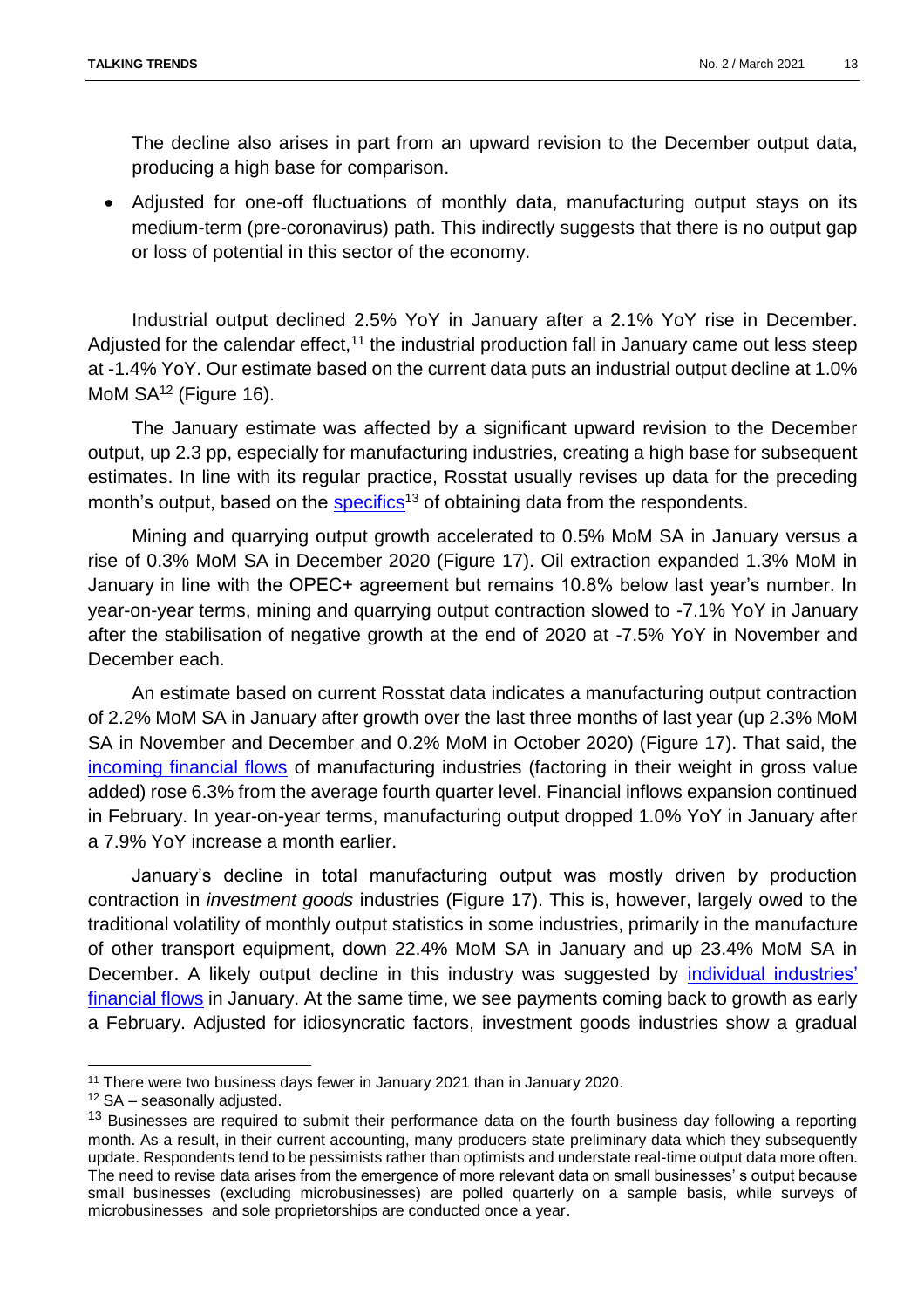recovery trend. A rise in investment demand is also evidenced by the import of investment goods<sup>14</sup> from other than former USSR countries, whose expansion in January we estimate at 7.5% YoY.

We, however, believe that, despite monetary easing, investment recovery will be generally moderate in 2021 because of uncertainty which will continue until herd immunity is achieved.

On an aggregate level, we see manufacturing output returning to the pre-coronavirus growth trajectory. This may indicate bridging of the greater part of the negative output gap even in the absence of a significant output potential loss in the manufacturing sector at large (Figure 17). However, output performance still varies widely across industries, suggesting, first, the restraining effect of persisting uncertainty over how long it will take the epidemic situation to come back to normal, and, second, protracted negative secondary effects of last year's restrictions which have hurt some industries. In particular, whereas output has already risen above the pre-coronavirus levels and pre-crisis growth trajectory in some industries (mostly manufacturing *consumer goods*, others (producing, above all, *investment goods)* have not yet brought their output back to the pre-crisis level.





*Source: Rosstat, R&F Department estimates*. *Source: Rosstat, R&F Department estimates*.

**Figure 15. Change in mining and quarrying and manufacturing indexes (2014 = 100)**



<sup>&</sup>lt;sup>14</sup> We measure the import of investment goods as the difference between the total import of machinery and equipment and the import of land transport vehicles, with passenger cars sold to households (i.e., consumer goods) accounting for most of it.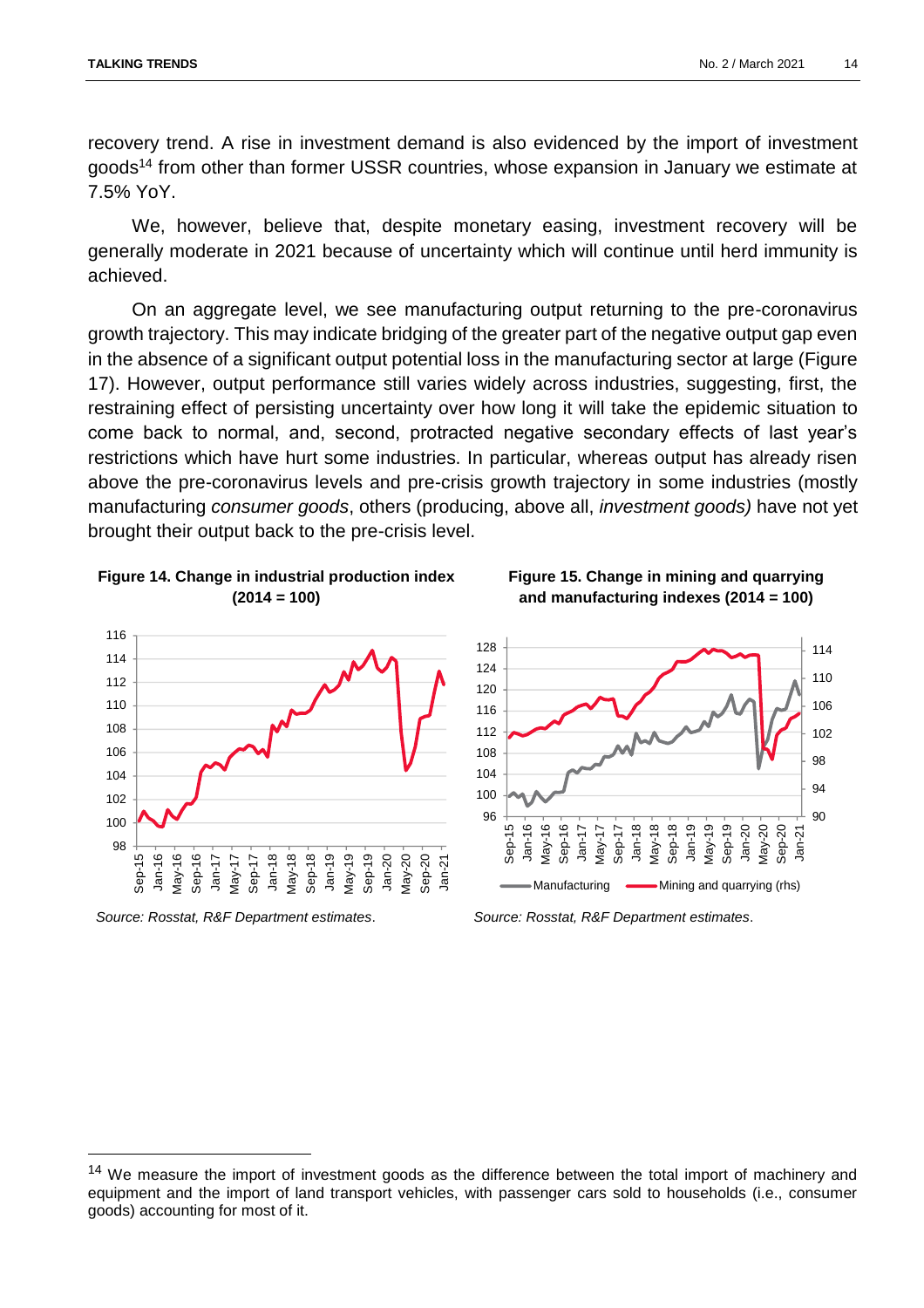$\overline{\phantom{a}}$ 



**Figure 16. Effect of industrial production** 



**Figure 17. Manufacturing industries' output, Jan. 2016=100%, seasonally adjusted**



#### *Source: Rosstat, R&F Department estimates. Source: Rosstat, R&F Department estimates.*



**Figure18. Manufacturing industries' output, December 2012 = 100%, seasonally adjusted**

<sup>&</sup>lt;sup>15</sup> The effect of revision means the difference between a rise in the industrial production index (in terms of pp MoM, SA) after Rosstat's revision to December 2020 data and before the revision to January 2021 data.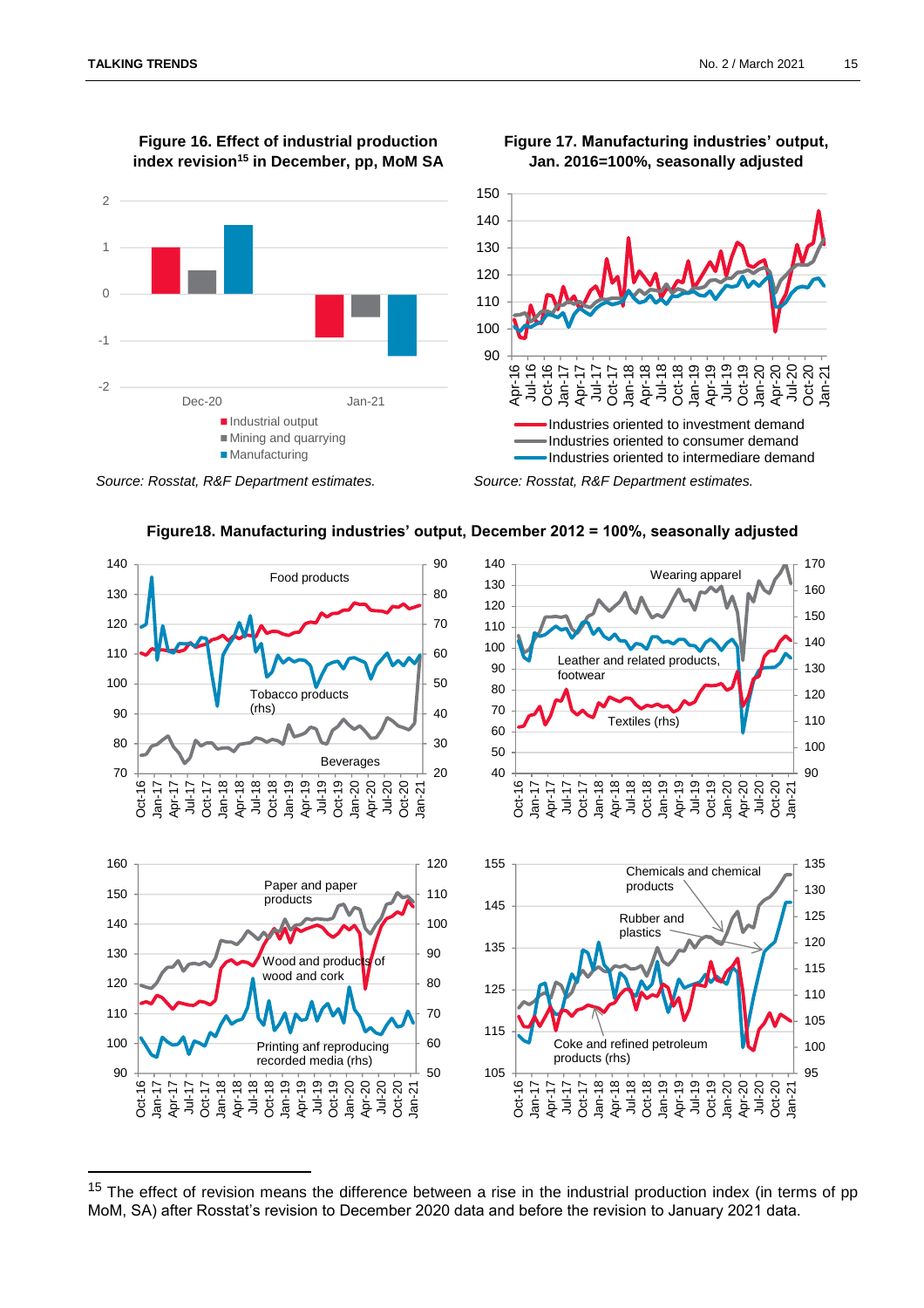

<span id="page-15-0"></span>*Source: Rosstat, R&F Department estimates.*

### 2.2. Household consumption of goods reached pre-crisis level

- Retail sales rose sharply by 3.8% MoM SA in January, almost reaching last year's levels.
- Whereas consumption of food and non-food goods has recovered to the pre-crisis levels, the services sector recovery is substantially restrained by structural changes in consumer preferences brought about by the crisis and continuing restrictions.
- A gradual improvement in the labour market situation, income (not only labour) expansion, and spending part of savings put by in 2020 amid high uncertainty and the impact of restrictions on current consumption, will provide a major support to consumption growth in 2021.

Consumer activity restrained by the epidemic situation's worsening in 2020 rose sharply in January, with retail sales growing 3.8% MoM SA versus 0.0% MoM SA in December and reached pre-coronavirus levels at -0.1% YoY after -3.6% YoY in December (Figure 19).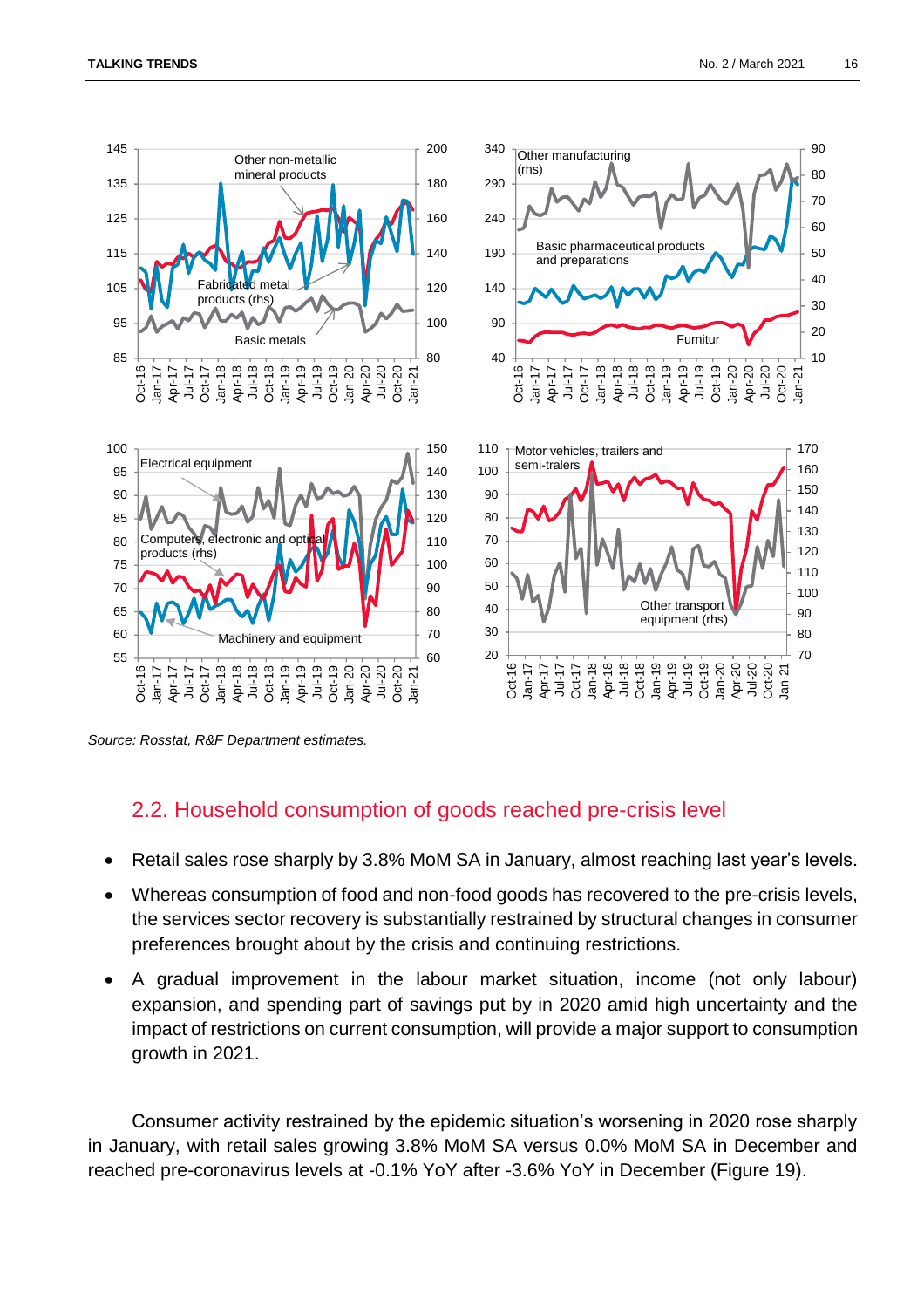**Figure 19. Services sector sales, retail sales of** 

Normalization of the labour market situation, real wage growth, a generally more modest than expected economic downturn, and possible spending of savings put by in 2020 (an elevated savings ratio was posted in the Q2–Q4 quarters), allowed consumer confidence to improve, helping households return to their usual expenditure levels in product categories. January saw spending rise in all the segments, narrowing the gap with last year's level to 1.0% (up 3.7% MoM SA) in *food retail sales,* while spending on *non-food goods* came in 0.9% above the January 2020 figure (up 3.9% MoM SA) (Figure 20).





 $\overline{a}$ 

*Source: Rosstat. Source: Rosstat, R&F Department estimates.*

Structural changes in consumer preferences brought about by the pandemic so far contain recovery in the public food and other personal services sectors. Indeed, as the epidemic situation improved and restrictions were partially lifted, the *services sector* recovery continued (up 1.9% MoM SA in January after a rise of 1.8% MoM SA in December), but a yearon-year plunge remains deep at -9.4% in January after an 11.1% fall in December.

Consumption recovery in January was buoyed by January's wage growth acceleration to 9.7% YoY for nominal and 4.6% YoY for real wages (Figure 21). We, however, believe that a large part of wage growth acceleration was owed to annual lump-sum payments, including the shift of bonus payments from the start of 2021 to the end of 2020 ahead of the personal income tax increase to 15%.<sup>16</sup> In particular, our analysis suggests that accelerated wage growth was recorded primarily in activity types which usually see a seasonal surge in payments between the end of the first quarter and the start of the second quarter. Thanks to this, private sector wage growth (9.5% YoY) reached the pre-pandemic level and was close to the pace of public sector wage expansion (10.4% YoY). Since the marginal consumption rate in relatively higherincome groups is much lower than in population at large, the impact of December's wage growth acceleration on consumption at the start of the year was likely more moderate.

<sup>&</sup>lt;sup>16</sup> For annual income exceeding 5 million rubles.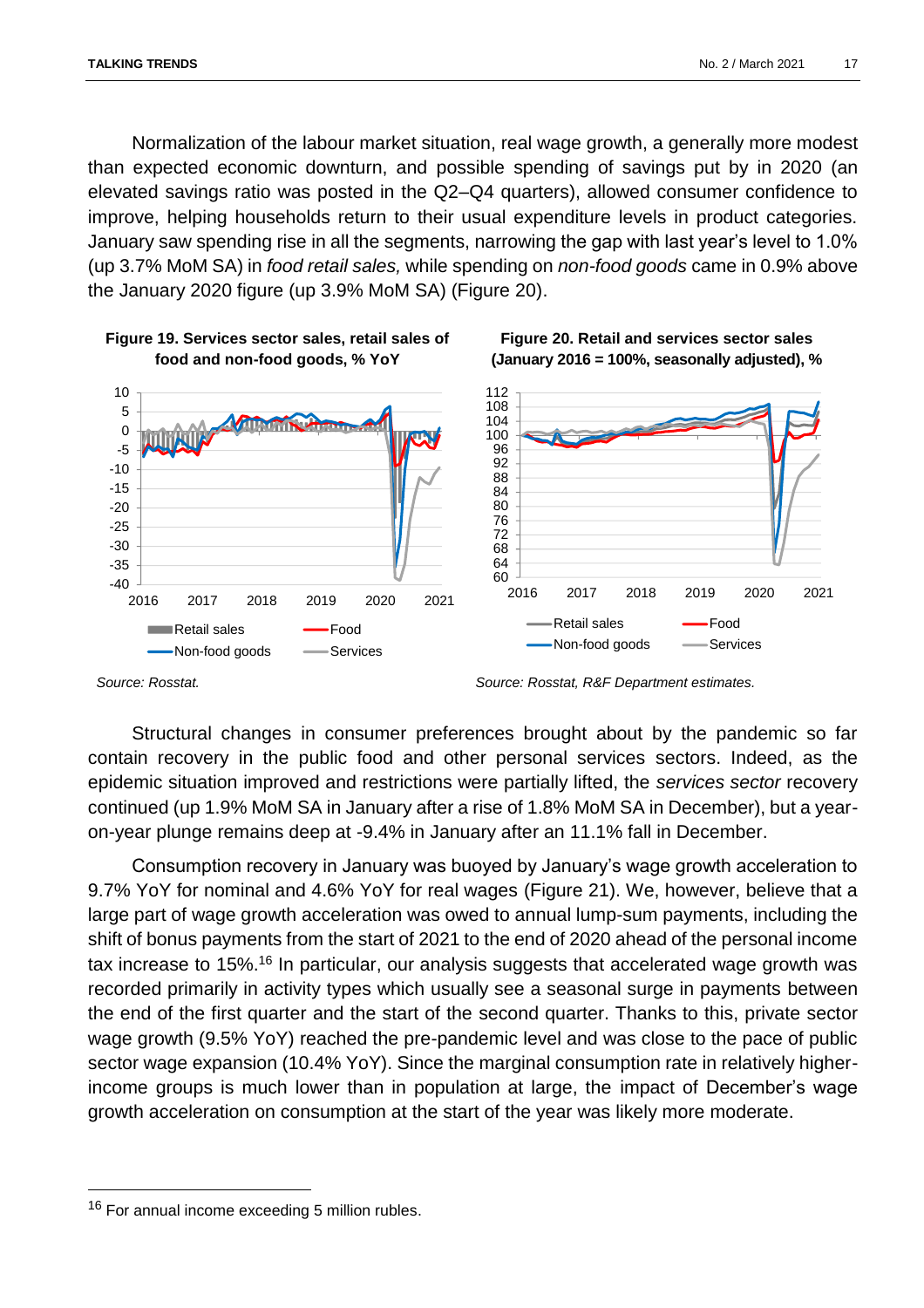

**Figure 21. Wage growth rate, % YoY Figure 22. Unemployment rate in 2015-2021, %**

A continued improvement in the labour market situation has a greater effect on consumption recovery. The unemployment rate edged down to 5.8% in January from 5.9% in December (to 5.8% from 6.0% in seasonally adjusted terms) (Page 22). The unemployment decline was helped by and extensive recovery of labour demand. According to data from the HeadHunter website, January saw growth in demand for employees accelerate from 27% YoY to 68% YoY, whereas an increase in the number of CVs placed on the site continued slowing.

Meanwhile, labour supply remains depressed: the labour force participation rate in January 2021 was lower than a year earlier at 62.1% versus 62.7%. Barriers to the entry of migrant workers on account of closed borders also creates pressure in the labour market as economic activity recovers. Nevertheless, the unemployment rate will likely remain above the pre-coronavirus level. Part of the elevated unemployment rate may become persistent because of structural changes in the economy which affect the labour market. As a result, the natural unemployment rate may exceed the pre-crisis figure.

Another potential source of consumption expansion in 2021 is the spending of savings put by in 2020: the savings ratio was elevated in Q2–Q4 2020 (Figure 23). The savings partly resulted from the perceived need to put by funds in the face of increased economic uncertainty and, oftentimes, the impossibility to spend money because of restrictions imposed, for example, on services. With further recovery of economic activity and an income rise, households may bring down the savings ratio. This will support consumption growth, further diminishing the impact of disinflationary factors on consumer prices.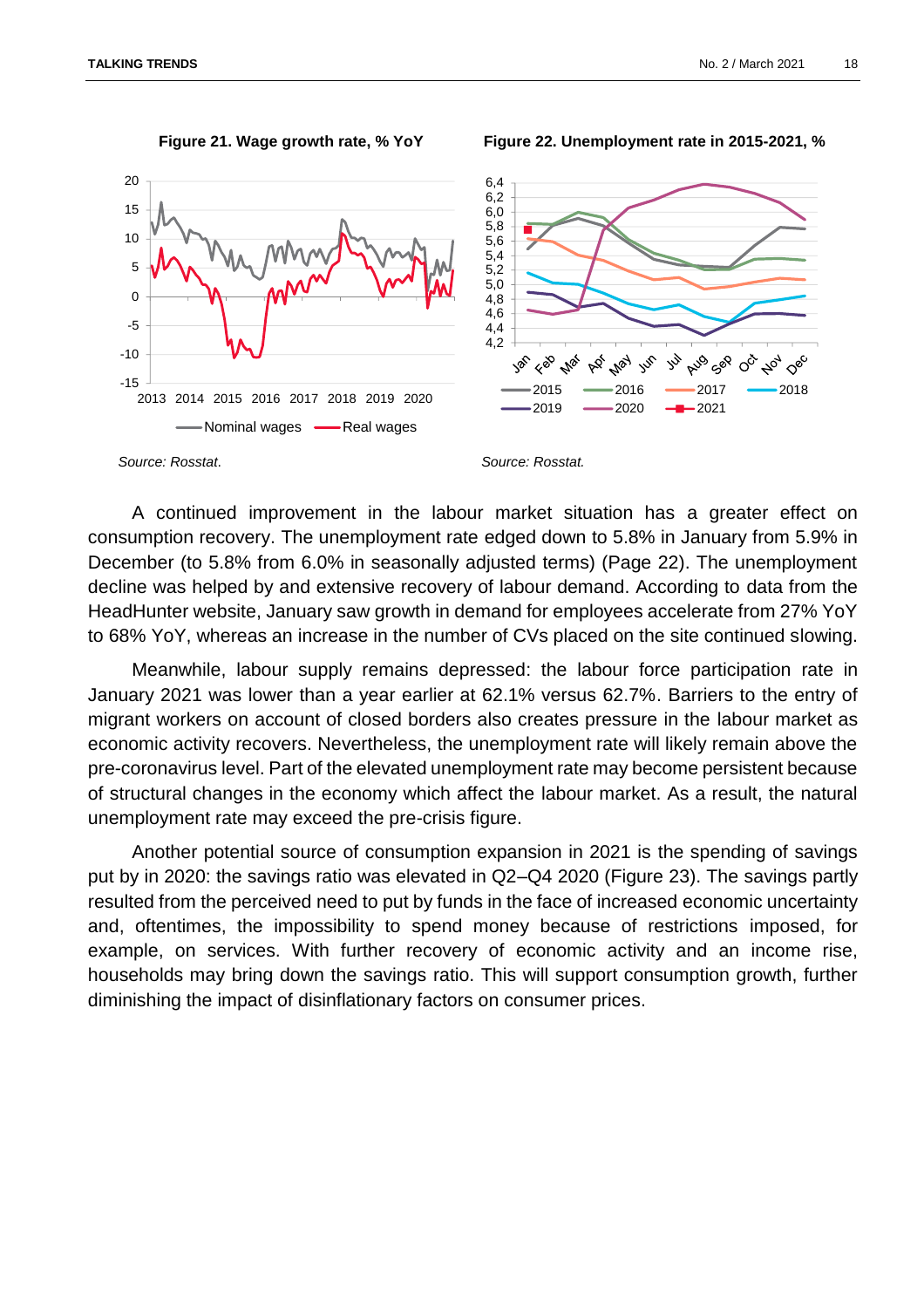

#### **Figure 23. Savings expansion and household income, trillion rubles**

*Source: Rosstat, DOM.RF, R&F Department estimates.*

### <span id="page-18-0"></span>2.3. Lending expansion acceleration at the start of the year

- Lending expansion was posted in all the segments at the start of the year, supporting the continuing recovery of economic activity.
- Despite banks' conservative policies regarding the issuance of new loans, monthly growth in unsecured consumer lending accelerated in January. Further lending growth in this segment should be helped by good prospects for further recovery of consumer activity as the epidemic situation improves.
- Sustainable expansion of medium- and long-term lending in the corporate segment is supported by companies' investment demand.
- The banking sector's profit rose above the pre-crisis level of January 2020. Banks' increasing profits and strong capitalisation also provide conditions for further lending growth.

Lending expansion continued at the start of 2021, supporting the recovery of economic activity. Retail ruble lending growth accelerated to 3.4% MoM SA. Growth is still driven by, above all, mortgage lending, which continues to be supported by low interest rates and subsidised loan programmes (Figure 26). Total mortgage loan issuance rose 37.4% YoY in January, with the secondary housing market accounting for a sizable part of growth: loan issuance for shared equity-financed housing increased less than for the overall portfolio (up 35.3% YoY). As a result, the ruble mortgage loan portfolio grew 21.8% YoY and 22.3% YoY with mortgage-backed securities included.

Portfolio growth accelerated in the unsecured consumer lending and auto loan segments, up 1.1.% MoM SA and 1.2% MoM SA, respectively, compared with -0.4% MoM SA and 1.0%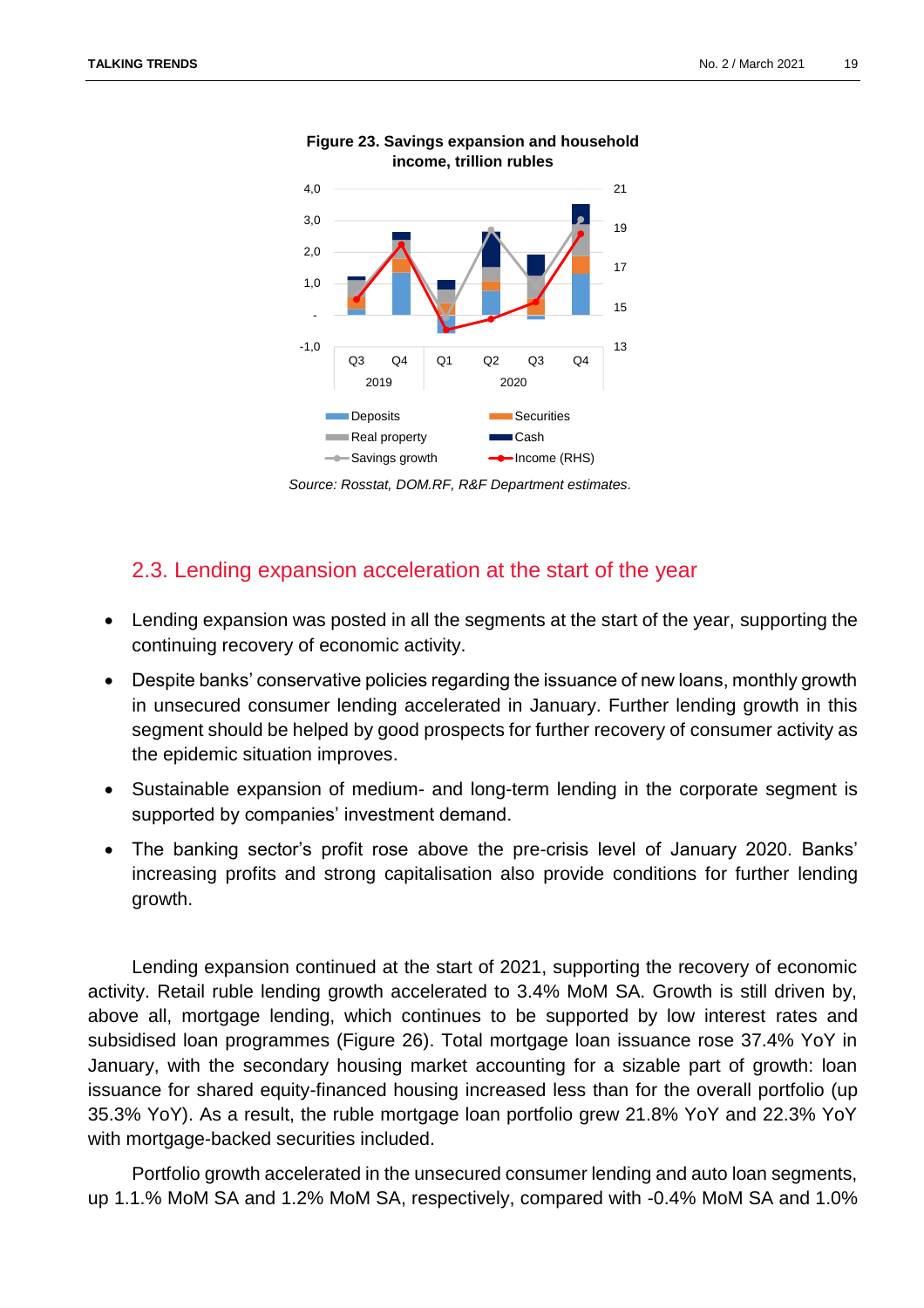MoM SA in December 2020. Monthly growth in unsecured loans, however, remains slower than last year as banks maintain their conservative lending policies. According to [National](https://www.nbki.ru/company/news/?id=273272)  [Bureau of Credit Histories](https://www.nbki.ru/company/news/?id=273272) data, the number of loans issued declined year on year, in particular in the [credit card segment.](https://www.nbki.ru/company/news/?id=275128) An improvement in the epidemic situation will, however, [enhance](https://sberindex.ru/ru/researches/operativnaya-ocenka-dinamiki-potrebitelskikh-raskhodov-s-18-po-24-yanvarya-2021-g)  [consumer activity further,](https://sberindex.ru/ru/researches/operativnaya-ocenka-dinamiki-potrebitelskikh-raskhodov-s-18-po-24-yanvarya-2021-g) including through growth acceleration in the consumer lending segment.



**Figure 24. Banks' credit growth % YoY Figure 25. A total of new mortgage loans issued, billon rubles**



*Source: Bank of Russia. Source: Bank of Russia.*



#### **Figure 26. Interest rates in the mortgage loan market, %**

# **Figure 27. Dynamics of loans for non-financial organization, % YoY**



 $\overline{a}$ 

January 2021 saw ruble corporate lending expansion accelerating to 3.0% MoM SA for loans to non-financial organisations,<sup>17</sup> to 3.5% MoM SA for loans to financial organisations, with growth in lending to sole proprietorships standing at 1.1% MoM SA. Noteworthy is a sustainable expansion in long- and medium-term loans to non-financial organisations and sole proprietorships and a continued slowdown in the short-term loan segment (Figure 27).

*Source: Bank of Russia. Source: Bank of Russia.*

<sup>&</sup>lt;sup>17</sup> Excluding sole proprietorships.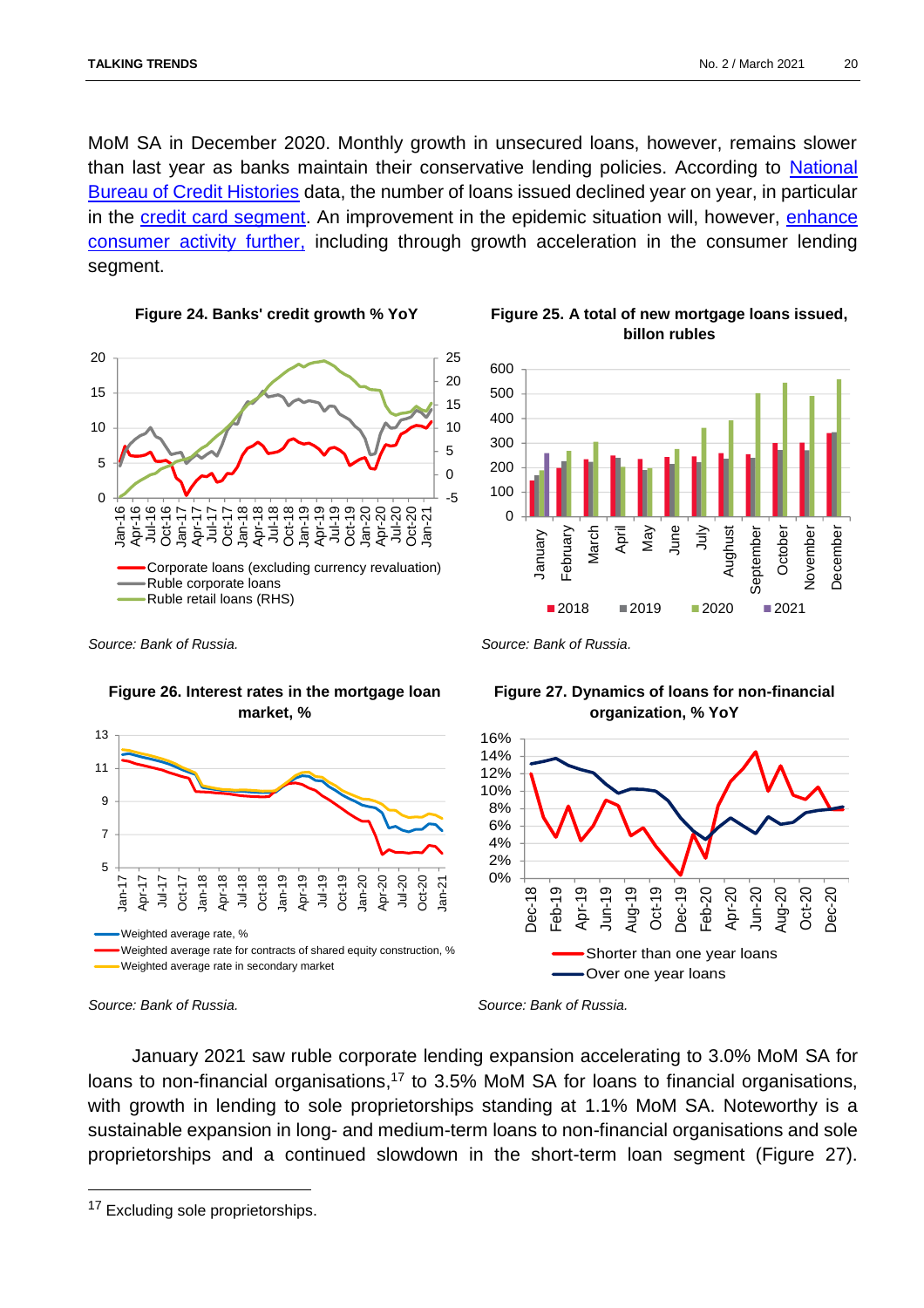Sustainable growth in medium- and long-term lending buttresses the recovery of businesses' investment activity.



**Figure 28. Share of non-performing and bad loans in claims on loans, %**



Household ruble funds<sup>18</sup> contracted 0.1% MoM SA. The term structure of deposits, meanwhile, continues to change substantially, including under the influence of monetary easing: a significant rise in funds on accounts continues, with a total of time deposits shrinking (Figure 29).

The quality of claims on loans is improving: the share of overdue loans has contracted for retail and corporate portfolios alike, with the share of non-performing and bad loans<sup>19</sup> changing only marginally. Provisions set aside for loan claims increased in January, in part because regulatory easing is being gradually wound up for banks.

The banking sector earned a profit of 205 billion rubles<sup>20</sup> in January, a rise in both monthon-month and year-on-year terms. Banks' profit expansion and their strong capitalisation are conducive to further lending growth.

### <span id="page-20-0"></span>2.4. Leading indicators: economic growth continued in February

 Leading indicators suggest that economic growth continued in February. The average daily incoming payments settled via the Bank of Russia's payment system remain above the Q4 2020 level (Figure 30). Industries meeting domestic demand show the most sustainable performance of financial flows. This is, above all, true of industries oriented to consumer demand, which, it appears, is set to be the key driver of the economy's further recovery.

*Source: Bank of Russia. Source: Bank of Russia.*

<sup>&</sup>lt;sup>18</sup> Deposits and debt, as well as funds on accounts, excluding escrow accounts.

<sup>&</sup>lt;sup>19</sup> Loans of the IV and V quality categories under banking accounting form 0409115.

<sup>20</sup> Profit after tax.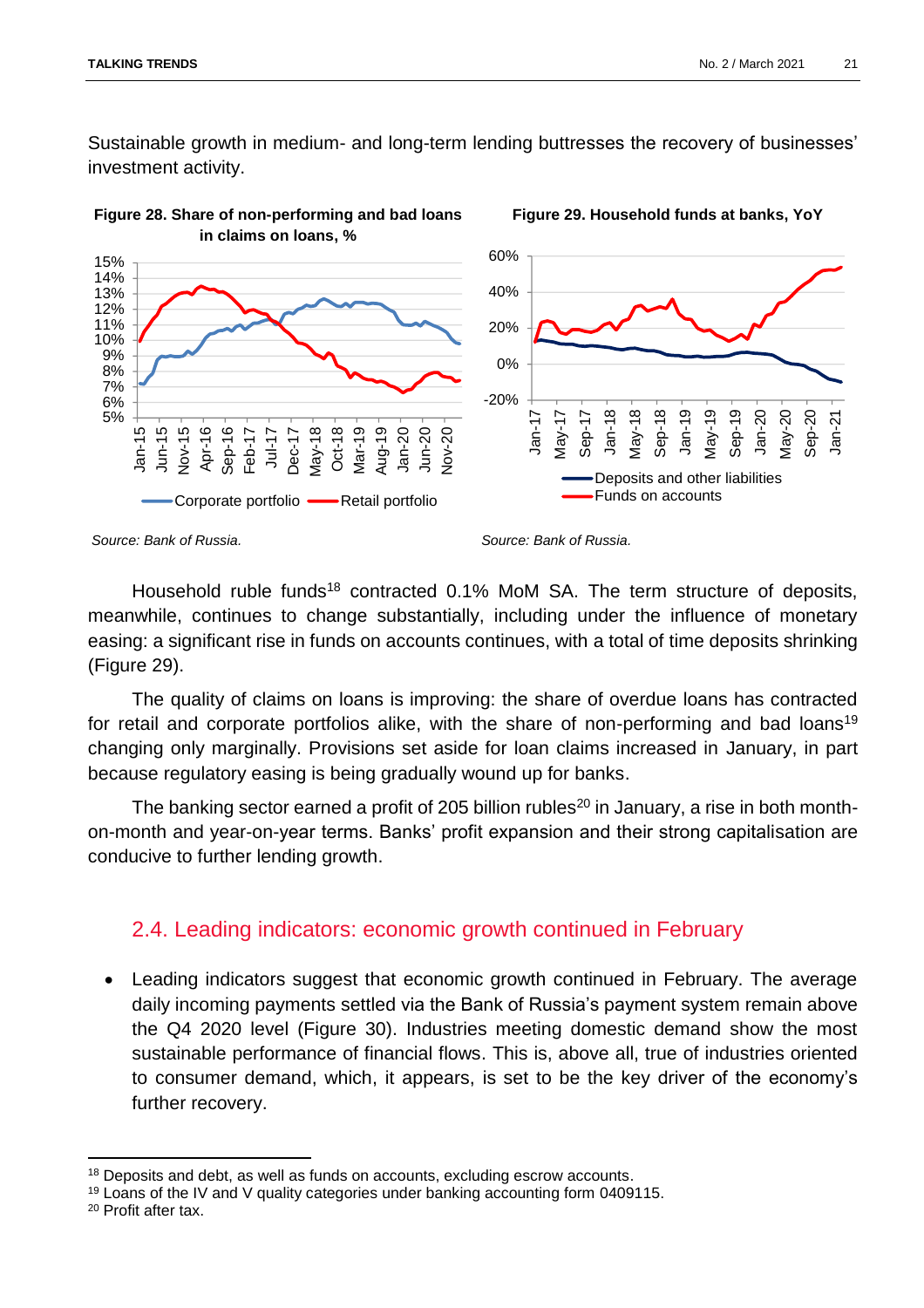- Indeed, the continued recovery of consumer activity is borne out by a variety of real-time indicators. According to data from Romir, The First Operator of Fiscal Data, and SberIndex, nominal household expenditure consistently stood above last year's levels in February (Figure 32, Figure 33). That said, growth is, to a greater extent, concentrated in product categories, while the household consumption structure is not changing much. Impetus to further consumption structure change may come from a tangible decline in uncertainty over the emergence of new virus strains, along with mass vaccination success and the lifting of the greater part of restrictions in place.
- Production activity expansion in power-intensive industries, even exceeding the precoronavirus level in many of them, is evidenced by electricity consumption (Figure 31). Steady growth relative to the level of the start of 2020 is posted in all the power systems, except for the Urals IPS, where oil extraction cuts under the OPEC+ deal continue to take a toll on electricity consumption.
- The performance of PMI indexes in February also points to the economy's continued recovery. The manufacturing PMI climbed to 51.5 in February from 50.9 in January (the output sub-index went up to 53.7 from 51.2). The services index came in at 52.2 after 52.7 in January, holding above the 50 borderline mark which separates business activity expansion and its downturn.



**Figure 30. Deviation of incoming payments from the previous quarter's average level, %**

*Source: Bank of Russia (Monitoring of individual industries' financial flows).*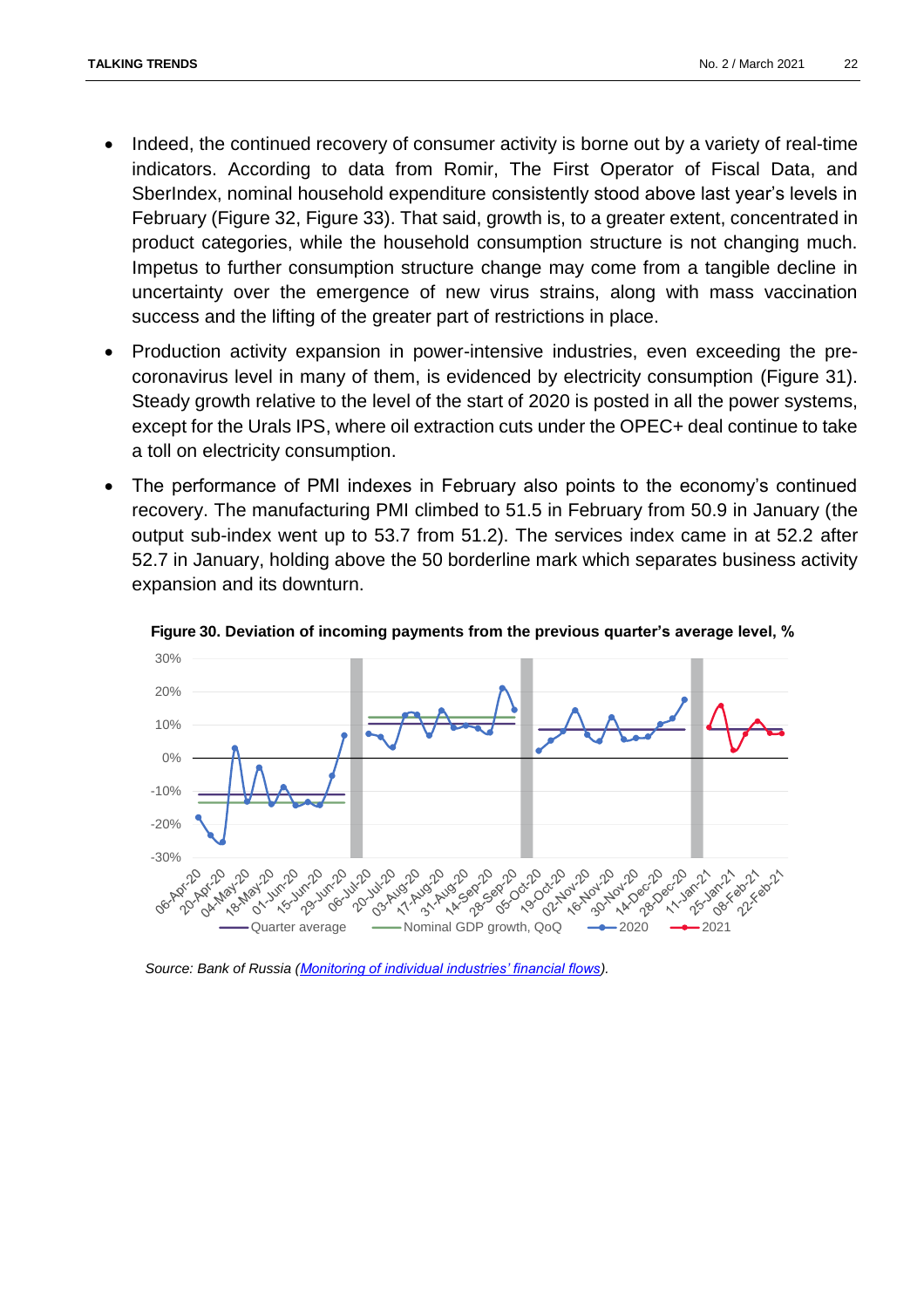#### **Figure 31. Electricity consumption growth rate, 4-weeks moving average adjusted for temperature and calendar factors, % YoY**



*Source: System operator of United Energy System, R&F Department estimates.*









*Source: Romir. Source: SberIndex.*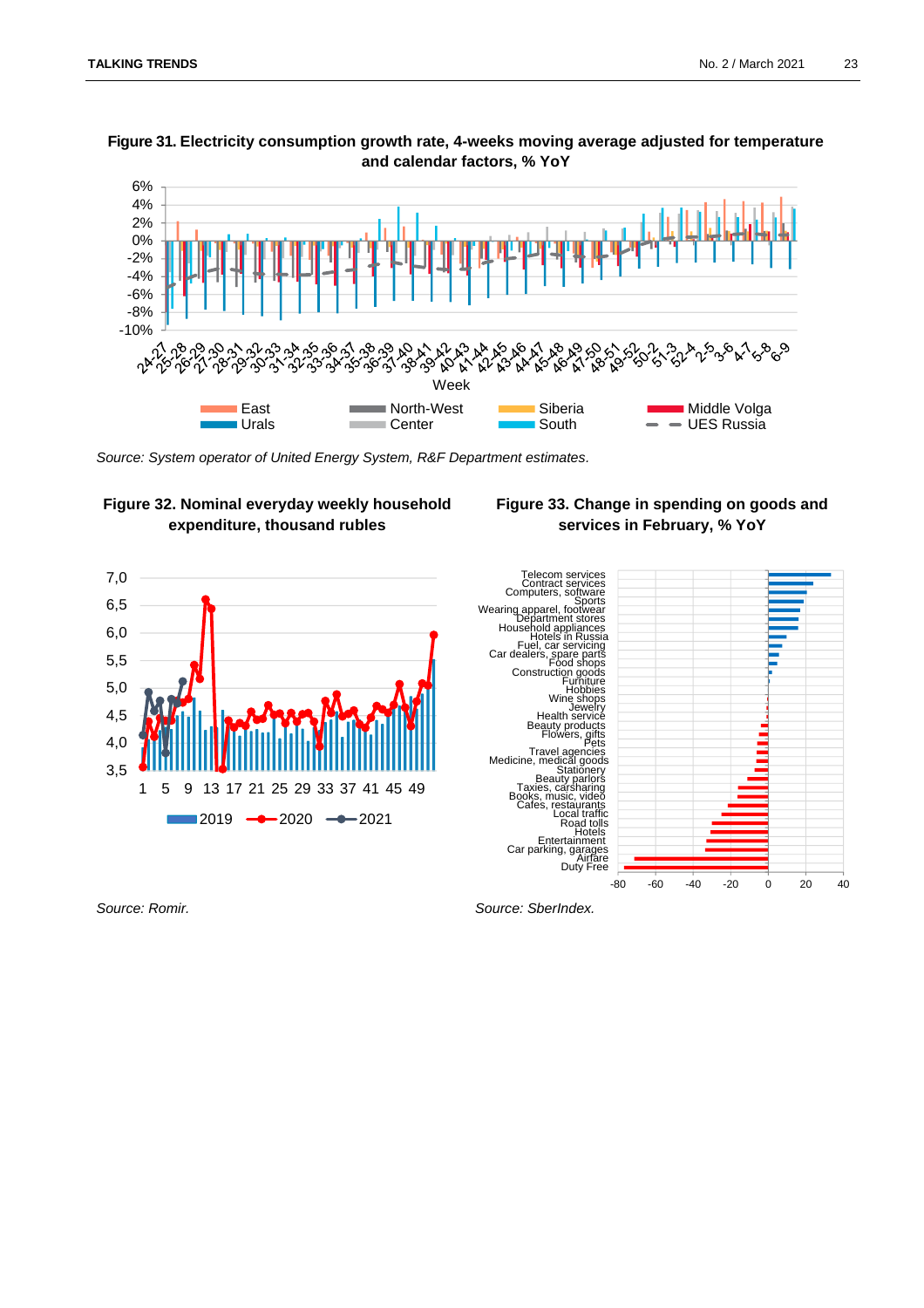# <span id="page-23-0"></span>IN FOCUS. Short- and long-term implications of grain damper mechanism

- Seeking to stabilize rising food prices, the Russian Federation government is introducing new regulation mechanisms, including customs tariffs. A variable duty on the export of grain crops charged at the rate of 70% of difference between export and base prices will be imposed as of 2 June. Revenue from the duties are supposed to be reallocated as a subsidy in proportion to a producer's output.
- The introduction of the variable duty will help stabilize domestic grain prices and hence processed grain products prices over a short-term horizon. But the long-term effectiveness of the damper mechanism will depend on the mechanism of export tariff revenue reallocation (has yet to be developed), rules for indexing the base price and the dynamic setting of other parameters.
- Unless the duty revenue reallocation and buffer mechanism is designed and set, there are risks of a negative impact on supply in the grain segment. The realization of these risks may partially or totally eliminate the initial stabilizing effect on price movements.

### **Food price hikes triggered the imposition of various regulatory measures**

Amid an extensive rise in the prices of a wide range of food products in the second half of 2020, the government put in place a number of price regulation measures. To stabilize domestic prices of grains (wheat, barley and maize), an export quota of 17.5 million tons has been imposed, effective from 15 February to 30 June 2021. Exports in excess of this quota will be subject to a prohibitive export tariff.<sup>21</sup> On top of this, an export duty was imposed on deliveries within the quota equaling 25 euro per ton for wheat in the period from 15 to 28 February, and raised to 50 euro per ton as of 1 March.

The provisional duties will give place to a permanent variable export duty mechanism, effective from 2 June 2021. Wheat exports will be subject to a duty charged at the rate of 70% of the difference between the export (contract) price and a base price of 200 US dollars (hereinafter referred to as a damper mechanism).<sup>22</sup> The size of the duty will be updated on a weekly basis and calculated as an arithmetic average of prices  $\text{FOB}^{23}$  Novorossiysk sea port<sup>24</sup> over seven calendar days. The duty will not be charged if the export price stands below the base price.

Export duty revenue (possibly part of it) will be used to finance reimbursing grain producers' costs in the form of subsidies. Rules for revenue allocation have yet to be specified,

<sup>&</sup>lt;sup>21</sup> 50% of the price of goods but no less than 100 euro per ton.

<sup>&</sup>lt;sup>22</sup> For barley and maize, the base price was set at 185 US dollars per ton.

<sup>&</sup>lt;sup>23</sup> Free on Board – terms of delivery under which the seller's obligations are deemed fulfilled as of the time when goods are loaded on board a ship.

<sup>&</sup>lt;sup>24</sup> Commodity exchange registration of grain export contracts will be introduced as of 1 April. The RF Agriculture [Ministry will calculate the size of the duty based on this information.](http://government.ru/docs/41464/)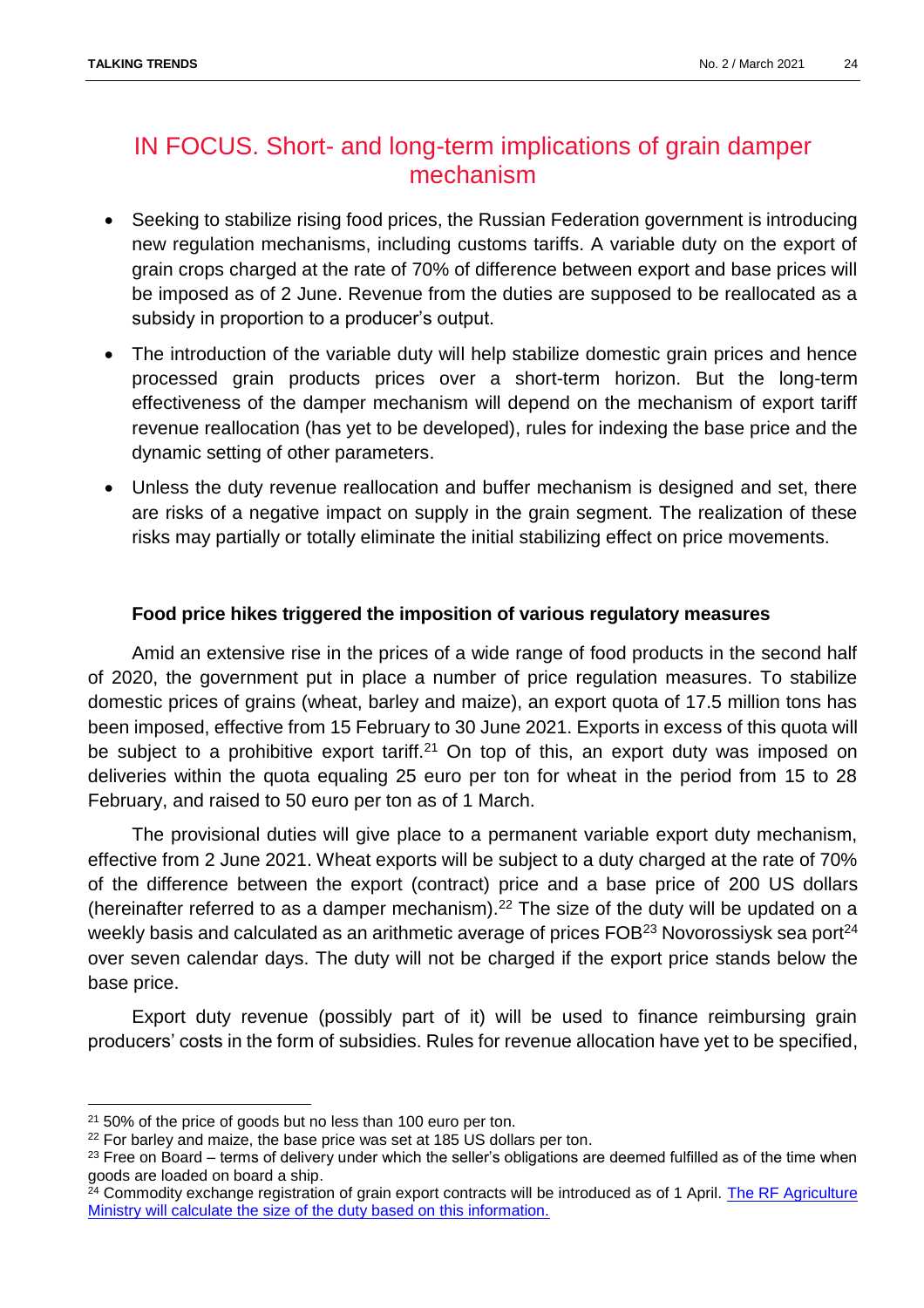but the size of the subsidy is assumed to be set in proportion to a producer's output (or crop acreage).

In the absence of logistics and customs barriers to exports, world price<sup>25</sup> hikes generally translate into domestic price rises, ensuring price parity between deliveries by producers to domestic and external markets. Thus, along with ruble weakening, world price rises were a key factor behind domestic grain price hikes for most of 2020.

Russia's share in global grain exports is large enough (about 20%) for the introduction of domestic regulation to make itself felt in global markets. This is why discussions about prospects for the introduction of the damper mechanism and (to a lesser extent) export quota in Russia have, apart from standard demand-side and supply-side factors, triggered an additional increase in world wheat price rises. Thus, given the expected effect of damper mechanism and export quota introduction on grain exports, the domestic price<sup>26</sup> started to diverge from the world price at the end of last year (Figure 34).



#### **Figure 34. Wheat price, rubles/ton**

*Source: Bloomberg Finance L.P.*

 $\overline{\phantom{a}}$ 

#### **Introduction of grain damper mechanism will limit short-term inflation risks…**

Wheat and grain crops are an important component in the production cost structure of other foods, therefore changes in food price inflation. Change in grain prices directly affects production costs of items such as flour, bakery and pasta products, meat and poultry meat (via the cost of fodder for the last two items). Our estimates suggest that a 10% wheat price rise/fall produces an additional CPI rise/decline of about 0.1 pp, all other things being equal.<sup>27</sup> Based on this, we estimate the contribution of domestic grain price hikes in 2020 to overall price rises at 0.2–0.3 pp.

<sup>&</sup>lt;sup>25</sup> Here and further on, the world price means an export price FOB Novorossiysk port.

 $26$  Here and further on, the domestic price of the IV class wheat in the Central Black Soil Region is used as a calculation basis

<sup>&</sup>lt;sup>27</sup> The estimates are based on the share of grain in the production cost of these products. Only the direct effect of cost changes is estimated, all other things being equal.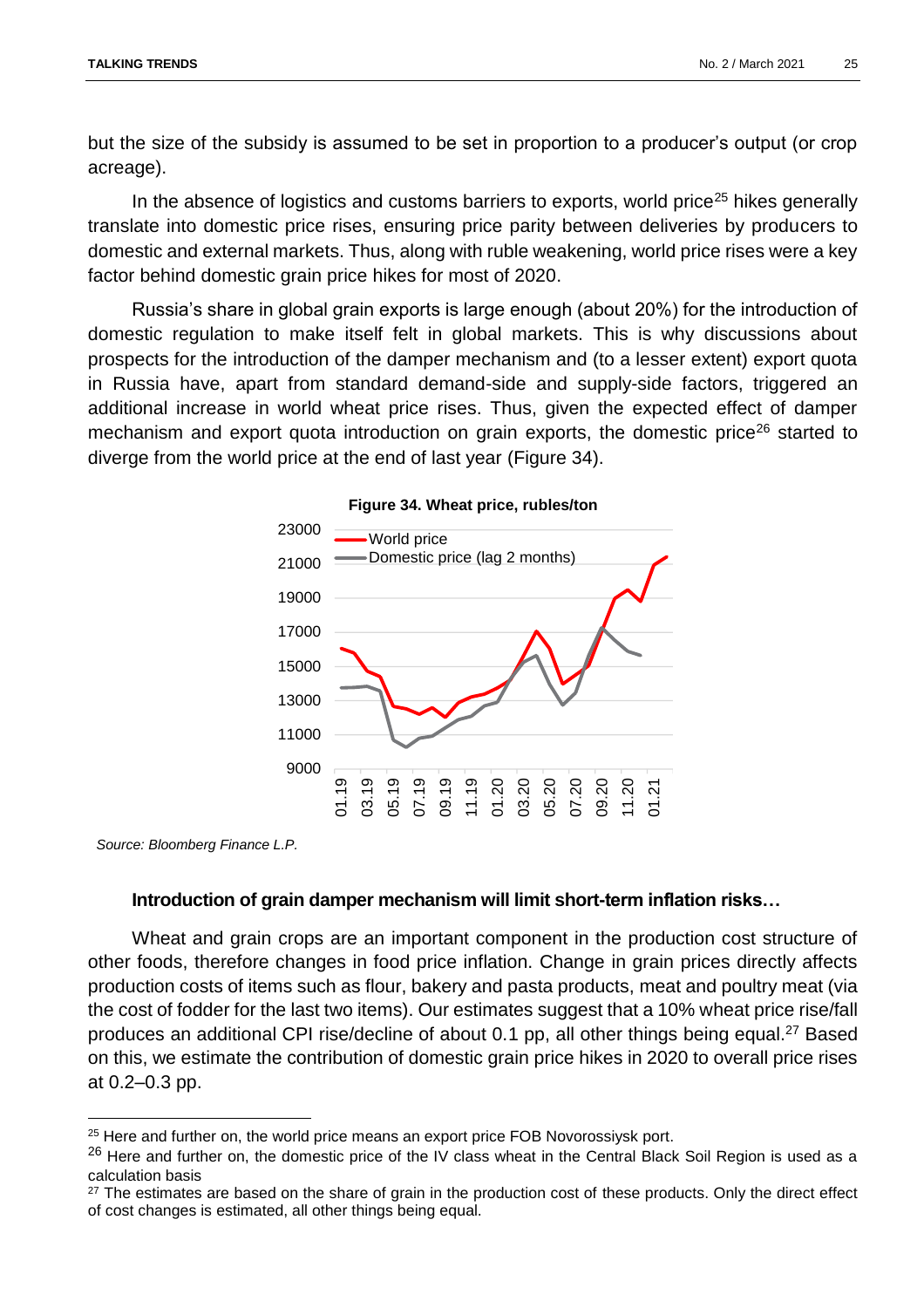The damper mechanism seeks to offset a significant part of the impact of world grain price rises on domestic prices. We have estimated the level of domestic wheat prices which would ensure an export parity price<sup>28</sup> under various world grain prices and ruble exchange rates to the dollar (Table 1). With the damper mechanism in place, the domestic parity price under the world price above USD 200 is much lower than with no export duty charged. This suggests that the damper mechanism can fairly efficiently smooth over the impact of world grain price rises on domestic prices. At an export price above USD 300 per ton, the difference between the parity price with the damper mechanism in place and without it can equal about 25%. Moreover, after the introduction of the damper mechanism, the parity price will only exceed the current domestic grain price if the world wheat price surges far above USD 300 or the ruble exchange rate falls dramatically. That said, the damper mechanism effect is asymmetric and a world price fall below the base level will fully translate into domestic price movements.

|                                              | US dollar/ruble exchange rate |        |         |         |          |        |        |  |
|----------------------------------------------|-------------------------------|--------|---------|---------|----------|--------|--------|--|
| World price,                                 | 60                            | 64     | 66      | 70      | 74       | 76     | 80     |  |
| <b>USD</b>                                   | No duty charged               |        |         |         |          |        |        |  |
| 400                                          | 21 518                        | 23 049 | 23815   | 25 346  | 26 877   | 27 643 | 29 174 |  |
| 350                                          | 18 647                        | 19 987 | 20 657  | 21 997  | 23 3 3 6 | 24 006 | 25 346 |  |
| 300                                          | 15776                         | 16 924 | 17 499  | 18 647  | 19795    | 20 370 | 21 518 |  |
| 250                                          | 12 905                        | 13862  | 14 341  | 15 298  | 16 255   | 16733  | 17 690 |  |
| 200                                          | 10 034                        | 10800  | 11 182  | 11 948  | 12714    | 13 096 | 13862  |  |
| 150                                          | 7 1 6 3                       | 7737   | 8 0 2 4 | 8 5 9 9 | 9 1 7 3  | 9460   | 10 034 |  |
| Export duty charged (grain damper mechanism) |                               |        |         |         |          |        |        |  |
| 400                                          | 13 4 79                       | 14 474 | 14 972  | 15 967  | 16 963   | 17 460 | 18 456 |  |
| 350                                          | 12618                         | 13556  | 14 0 25 | 14 963  | 15 900   | 16 369 | 17 307 |  |
| 300                                          | 11 757                        | 12 637 | 13 077  | 13 958  | 14838    | 15 278 | 16 159 |  |
| 250                                          | 10895                         | 11718  | 12 130  | 12 953  | 13776    | 14 187 | 15 010 |  |
| 200                                          | 10 0 34                       | 10800  | 11 182  | 11 948  | 12714    | 13 096 | 13862  |  |
| 150                                          | 7 1 6 3                       | 7737   | 8 0 2 4 | 8599    | 9 1 7 3  | 9460   | 10 034 |  |

|  |  |  | Table 1. Export parity for domestic wheat prices, rubles/ton |  |
|--|--|--|--------------------------------------------------------------|--|
|--|--|--|--------------------------------------------------------------|--|

*Source: Bloomberg Finance L.P., R&F estimates.*

We note that the current domestic wheat price (just below 15 thousand rubles per ton<sup>29</sup>) already factors in an export duty of 50 euro per ton, in effect as of 1 March, and is generally close to an export price of USD 281 per ton.<sup>30</sup> The domestic price decline since the end of 2020 indicates a high probability of a rise slowdown and further stabilization of the consumer prices of processed grain products and meat. This should help a slowdown in the current overall price rises.

### **…but medium- and long-term implications for the economy and inflation require a comprehensive study**

At the same time, medium- and long-term implications of damper mechanism introduction require a comprehensive assessment. In particular, we can identify several potential risk

<sup>&</sup>lt;sup>28</sup> An export price less transportation costs and customs duty plus domestic VAT.

<sup>29</sup> As of 26.02.

<sup>30</sup> FOB Novorossiysk port, as of 26.02.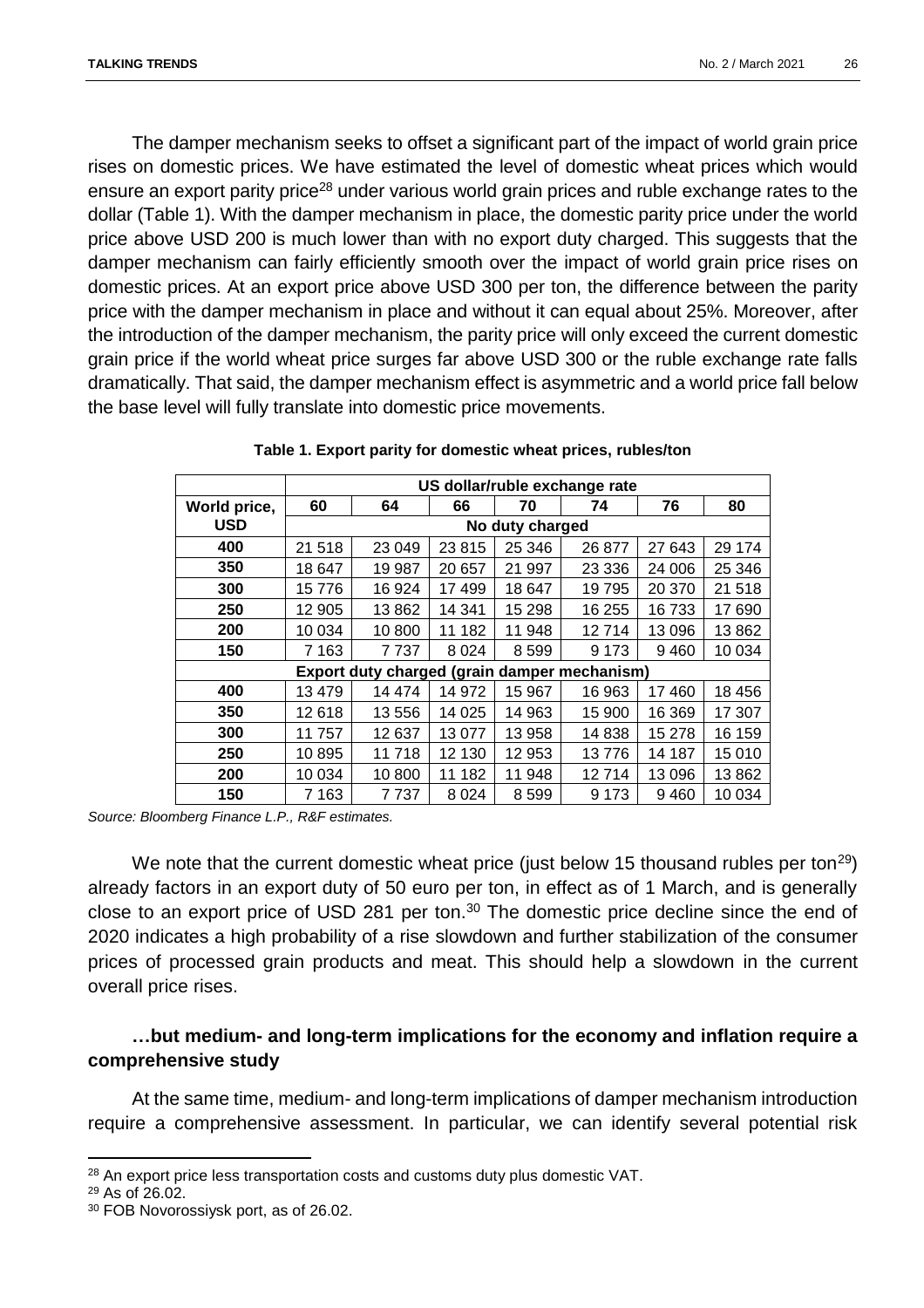factors for grain market conditions which should be taken into account in the subsequent application of regulatory measures to be introduced.

*First,* it is important to ensure an efficient allocation of duty revenue to avoid risks of unreasonable support for loss-making businesses. If grain producers no longer have incentives to expanding grain output and investing in technology upgrading, this may have an adverse effect on Russian producers' competitive advantages in the global market.

*Second,* if the opportunity to earn higher profits when global market conditions are favorable is curtailed, it may become less attractive to grow grain crops. Russia's grain harvests have been strong in recent years, helped, in addition to acreage expansion and technology upgrading, by favorable weather conditions. But weather conditions may change, reducing output significantly. In the period of poor harvests, world prices usually rise, and with no permanent damper mechanism in place, this acts as a natural mechanism of compensation for a crop output contraction. Risks of a poor harvest can be compensated through a symmetric setup of the damper mechanism, as discussed below.

*Third,* the hypothetical medium- and long-term realization of the above risks may have an effect on markets for related food products. In particular, the tightening of grain market regulation may provide incentives for producers to move to product markets which are not yet subject to regulation. In the case of grain crops, this may motivate producers to shift crop rotation towards, for instance, less demanding oil-bearing crops, thereby engendering the risk of agricultural land degradation. On top of that, grain output contraction in Russia as a major exporter may spur a rise in world prices, putting upward pressure on the production costs of related foods products. Thus, the stabilizing impact of the damper mechanism on price movements may shed its effectiveness (in full or in part) in the longer term.

*Fourth,* as pointed out above, the current parameters of the grain damper mechanism allow limiting domestic price hikes when world prices rise, but do not limit a price decline if global price conditions worsen. All other things being equal, the asymmetric damper mechanism drives the balance of agricultural producers' risks and expected revenue/profits down. One solution which could balance the damper mechanism's effect on agricultural producers and grain processors/sellers' financial position is to make it *symmetric*, providing for a mechanism of a reverse export duty intended to operate when the price falls below the base level, in the same way as the oil damper mechanism operates. This would enable the volatility of domestic wheat prices to be additionally reduced (Figure 35), which would provide a compromise for all market participants along with a beneficial effect of bringing down the volatility of food price inflation and heightening its predictability.

At the same time, it is not easy to design specific parameters of a symmetric damper mechanism operation. This approach would require a sort of accumulation fund to be set up to reserve revenue raised when grain prices were relatively high and reallocate it as subsidies in proportion to businesses' output, paying this money back to producers when market conditions worsen.

Also, if a symmetric damper mechanism is put in place, the choice of a base price becomes especially important. It should be chosen so as to make risks of a rise and decline in prices relative to it fairly symmetric. We believe that at USD 200 per ton, the current base price of wheat looks relatively unbalanced. Data going back to 2010 indicates that world prices fell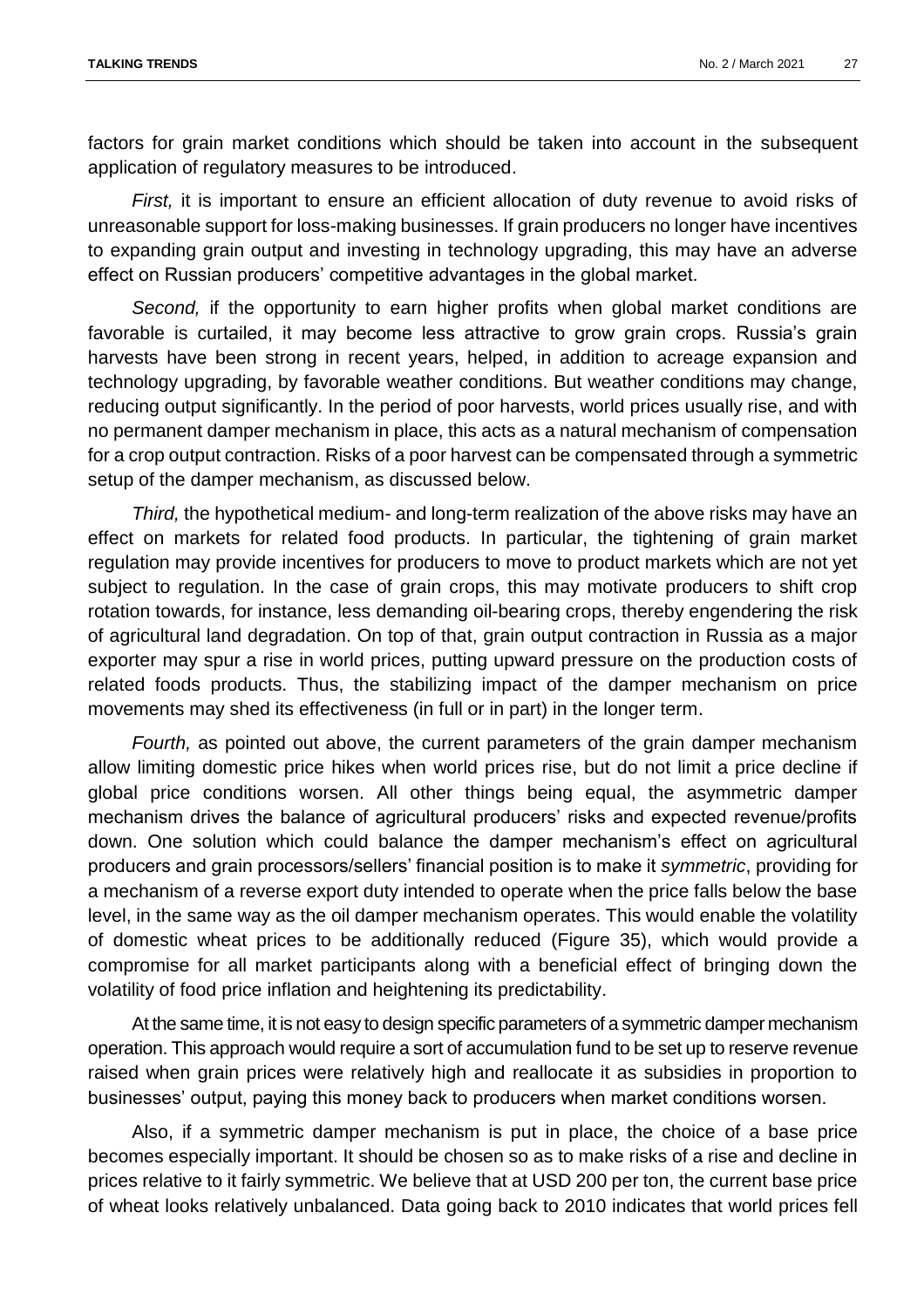below USD 200 per ton for a relatively short time, deviating from this mark insignificantly (Figure 36). One solution would be to use a moving average over a relatively long period as a base price. Apart from that, it would be fair to index this price annually – for US inflation as an option. This would allow factoring in a gradual increase in producer costs incurred in purchasing imported raw materials and equipment.

One of the sources of short-term risks of damper mechanism introduction is the duration of export duty imposition. A weekly tariff change creates high uncertainty for producers, because many export contracts are signed for one- two months to come. In other words, at the time when a contract is signed, the exporter will not know the size of the duty to be paid at the time when the goods cross the border. This uncertainty would discourage producers/traders from dealing with grain crops. These risks could be eliminated by lengthening the period after which the duty is updated to the average time between the signing of an export contract and the delivery of goods under it.





*Source: Bloomberg Finance L.P.*

Therefore, measures of customs regulation for grain crops can efficiently stabilize domestic grain prices and reduce their sensitivity to world price changes (their rises). This would help slow rises in consumer prices of processed grain and meat products, all other things being equal. The stabilizing effect of the damper mechanism may, however, be limited in time. Indeed, if producers no longer have incentives to output expansion and investment in technologies, there may emerge longer-term risks of decreasing competitiveness in global markets and generating upward pressure on food producer prices and headline inflation.

To neutralize the above risks, it is important, above all, to take steps to establish an efficient mechanism for reallocating the revenue from duties among efficient producers, having comprehensively analyzed the balance of external factors affecting the fluctuations of their expected revenue/profits and, ultimately, their output. Also, modifying the current version of the damper mechanism and making it symmetric by adding a reverse duty may reduce the volatility of domestic grain prices, limiting their upward and downward movements. This would make grain producers and domestic consumers' risks more balanced and bring down inflation volatility.

*<sup>\*</sup> At the 73 USD/ruble exchange rate. Source: Bloomberg Finance L.P., R&F Department estimates.*